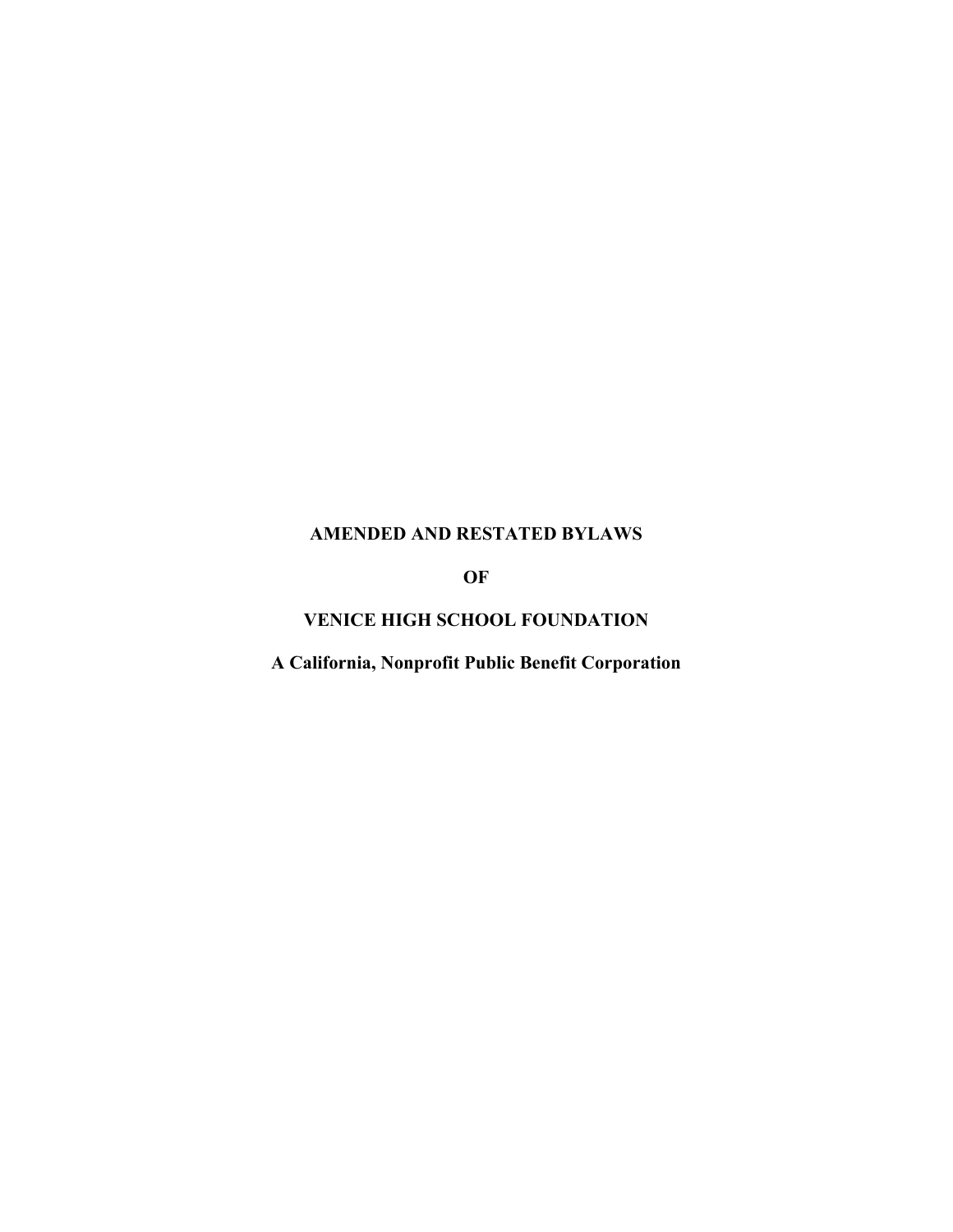# **TABLE OF CONTENTS**

| <b>ARTICLE 1</b>                                           |  |
|------------------------------------------------------------|--|
|                                                            |  |
| <b>ARTICLE 2</b>                                           |  |
| <b>SECTION 2.1</b><br>SECTION 2.2                          |  |
| <b>ARTICLE 3</b>                                           |  |
| <b>SECTION 3.1</b><br><b>SECTION 3.2</b>                   |  |
| <b>ARTICLE 4</b>                                           |  |
| <b>SECTION 4.1</b><br><b>SECTION 4.2</b>                   |  |
| <b>ARTICLE 5</b>                                           |  |
| <b>SECTION 5.1</b><br><b>SECTION 5.2</b>                   |  |
| <b>ARTICLE 6</b>                                           |  |
| <b>SECTION 6.1</b><br><b>SECTION 6.2</b>                   |  |
| <b>ARTICLE 7</b>                                           |  |
| <b>SECTION 7.1</b><br>7.1.1<br>7.1.2<br><b>SECTION 7.2</b> |  |
| <b>SECTION 7.3</b>                                         |  |
| <b>SECTION 7.4</b><br>7.4.1                                |  |
| 7.4.2                                                      |  |
| 7.4.3                                                      |  |
| 7.4.4                                                      |  |
| 7.4.5<br><b>SECTION 7.5</b>                                |  |
| <b>SECTION 7.6</b>                                         |  |
| <b>SECTION 7.7</b>                                         |  |
| 7.7.1                                                      |  |
| 7.7.2                                                      |  |
| 7.7.3<br>SECTION 7.8                                       |  |
| 7.8.1                                                      |  |
| <b>SECTION 7.9</b>                                         |  |
| 7.9.1                                                      |  |
| 7.9.2                                                      |  |
| 7.9.3                                                      |  |
| SECTION 7.10                                               |  |
| <b>SECTION 7.11</b>                                        |  |
| <b>SECTION 7.12</b>                                        |  |
| <b>SECTION 7.13</b><br><b>SECTION 7.14</b>                 |  |
|                                                            |  |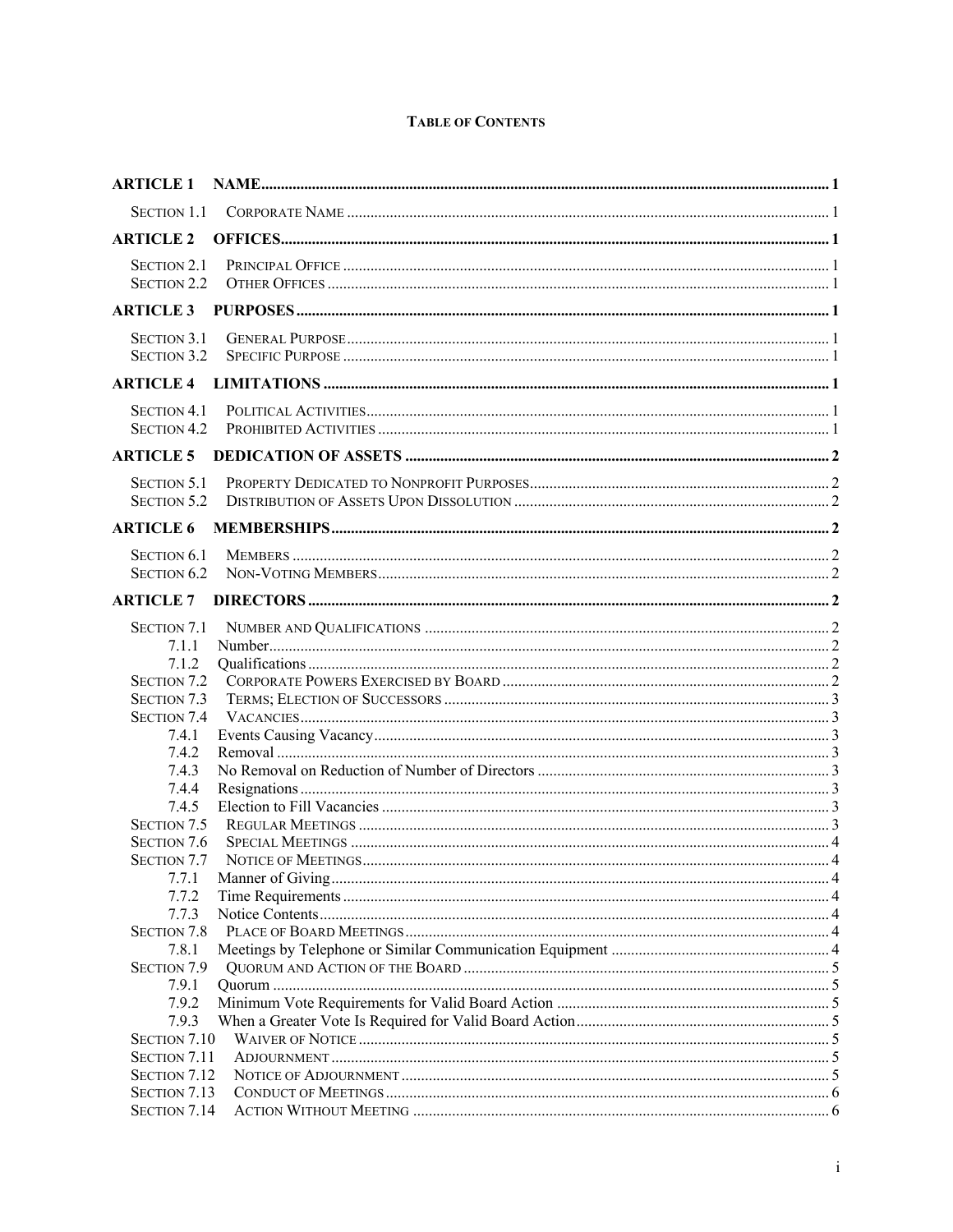| SECTION 7.15        |                                                                                       |  |
|---------------------|---------------------------------------------------------------------------------------|--|
| SECTION 7.16        |                                                                                       |  |
| <b>ARTICLE 8</b>    |                                                                                       |  |
| <b>SECTION 8.1</b>  |                                                                                       |  |
| <b>SECTION 8.2</b>  |                                                                                       |  |
| <b>SECTION 8.3</b>  |                                                                                       |  |
| <b>SECTION 8.4</b>  |                                                                                       |  |
| <b>SECTION 8.5</b>  |                                                                                       |  |
| <b>SECTION 8.6</b>  |                                                                                       |  |
| <b>ARTICLE 9</b>    |                                                                                       |  |
| <b>SECTION 9.1</b>  |                                                                                       |  |
| <b>SECTION 9.2</b>  |                                                                                       |  |
| <b>SECTION 9.3</b>  |                                                                                       |  |
| <b>SECTION 9.4</b>  |                                                                                       |  |
| <b>SECTION 9.5</b>  |                                                                                       |  |
| <b>SECTION 9.6</b>  |                                                                                       |  |
| 9.6.1               |                                                                                       |  |
| 9.6.2               |                                                                                       |  |
| 9.6.3               |                                                                                       |  |
| 9.6.4               |                                                                                       |  |
| 9.6.5               |                                                                                       |  |
| 9.6.6               |                                                                                       |  |
| <b>SECTION 9.7</b>  |                                                                                       |  |
| <b>SECTION 9.8</b>  |                                                                                       |  |
| 9.8.1               |                                                                                       |  |
| 9.8.2               |                                                                                       |  |
| <b>ARTICLE 10</b>   | TRANSACTIONS BETWEEN CORPORATION AND DIRECTORS OR OFFICERS 11                         |  |
| <b>SECTION 10.1</b> |                                                                                       |  |
| 10.1.1              |                                                                                       |  |
| 10.1.2              |                                                                                       |  |
| 10.1.3              |                                                                                       |  |
| <b>SECTION 10.2</b> |                                                                                       |  |
| <b>SECTION 10.3</b> |                                                                                       |  |
| <b>SECTION 10.4</b> |                                                                                       |  |
|                     | ARTICLE 11 INDEMNIFICATION OF DIRECTORS, OFFICERS, EMPLOYEES AND AGENTS 13            |  |
| <b>SECTION 11.1</b> |                                                                                       |  |
| 11.1.1              |                                                                                       |  |
| 11.1.2              |                                                                                       |  |
| 11.1.3              |                                                                                       |  |
| <b>SECTION 11.2</b> |                                                                                       |  |
| 11.2.1              |                                                                                       |  |
| 11.2.2              |                                                                                       |  |
| <b>SECTION 11.3</b> |                                                                                       |  |
| 11.3.1              |                                                                                       |  |
| 11.3.2              | Required Standard of Conduct for Indemnification in Third Party Proceedings 14        |  |
| <b>SECTION 11.4</b> |                                                                                       |  |
| 11.4.1              | Scope of Indemnification in Proceeding By or On Behalf Of the Corporation  14         |  |
| 11.4.2              | Required Standard of Conduct for Indemnification in Proceeding By or On Behalf Of the |  |
| Corporation 14      |                                                                                       |  |
| 11.4.3              |                                                                                       |  |
| 11.4.4              |                                                                                       |  |
| <b>SECTION 11.5</b> |                                                                                       |  |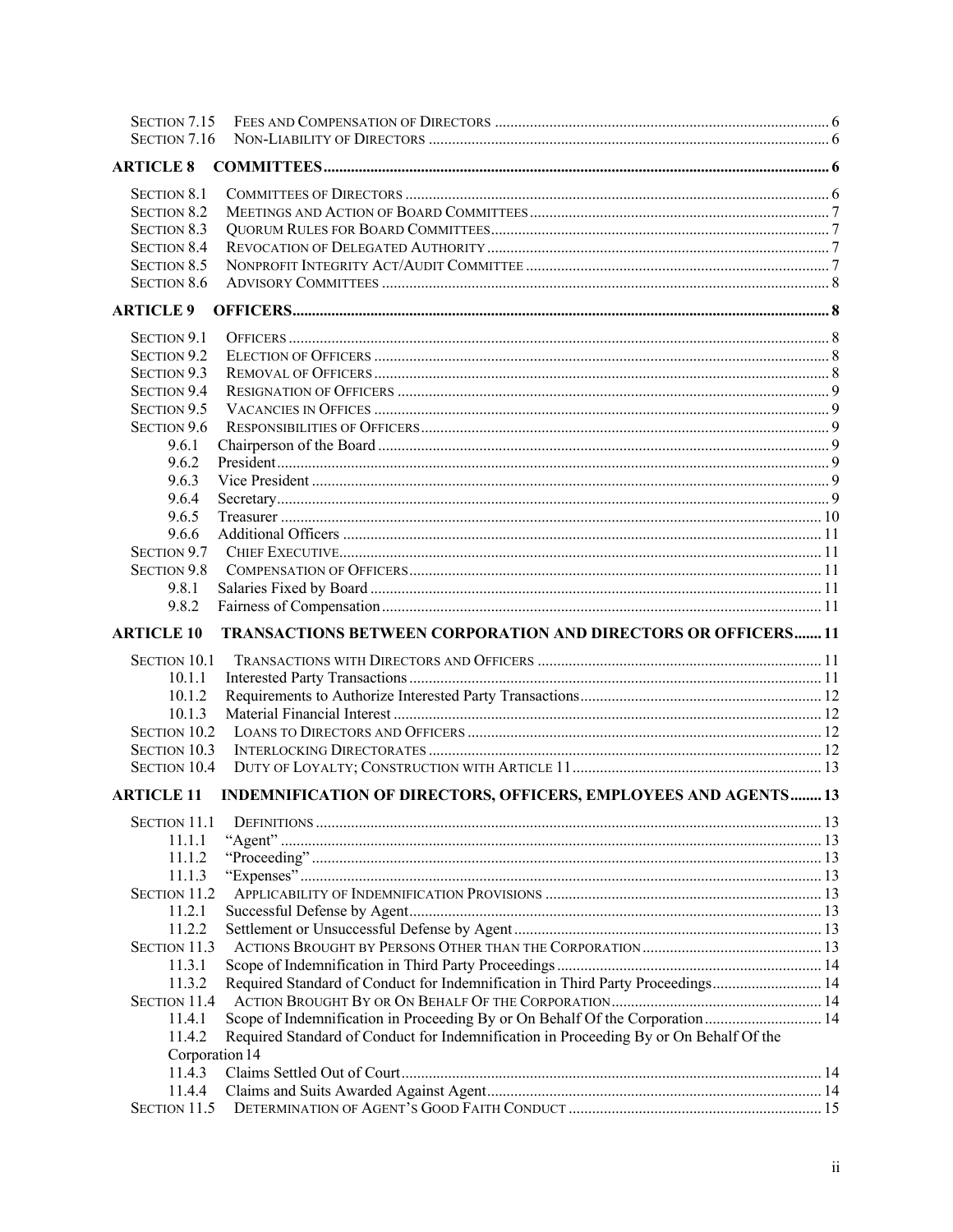| SECTION 11.6        |                                                                            |  |
|---------------------|----------------------------------------------------------------------------|--|
| <b>SECTION 11.7</b> |                                                                            |  |
| <b>SECTION 11.8</b> |                                                                            |  |
| <b>SECTION 11.9</b> |                                                                            |  |
| <b>ARTICLE 12</b>   |                                                                            |  |
| <b>SECTION 12.1</b> |                                                                            |  |
| SECTION 12.2        |                                                                            |  |
| SECTION 12.3        |                                                                            |  |
| <b>SECTION 12.4</b> | MAINTENANCE AND INSPECTION OF FEDERAL TAX EXEMPTION APPLICATION AND ANNUAL |  |
|                     |                                                                            |  |
| <b>SECTION 12.5</b> |                                                                            |  |
| SECTION 12.6        |                                                                            |  |
| <b>SECTION 12.7</b> |                                                                            |  |
| <b>ARTICLE 13</b>   |                                                                            |  |
| <b>SECTION 13.1</b> |                                                                            |  |
| <b>SECTION 13.2</b> |                                                                            |  |
| <b>SECTION 13.3</b> |                                                                            |  |
| <b>SECTION 13.4</b> |                                                                            |  |
| <b>ARTICLE 14</b>   |                                                                            |  |
| <b>ARTICLE 15</b>   |                                                                            |  |
|                     |                                                                            |  |
|                     |                                                                            |  |

### **DEFINED TERMS USED IN THIS DOCUMENT**

"annual meeting" – Section 7.5 "Articles of Incorporation" – Section 7.2 "Attorney General" – Section 7.4.4 "Board" – Section 7.2 "California Nonprofit Corporation Law" – Section 3.1 "Chairperson" – Section 9.6.1 "Code" –Section 4.2 "Committees" – Section 8.1 "Corporation" – Section 1.1 "Directors" – Section 7.1.1 "e-mail" – Section 7.7.1 "Officers" – Section 9.1 "President" – Section 9.6.2 "Secretary" – Section 9.6.4 "Treasurer" – Section 9.6.5 "Vice President" – Section 9.6.3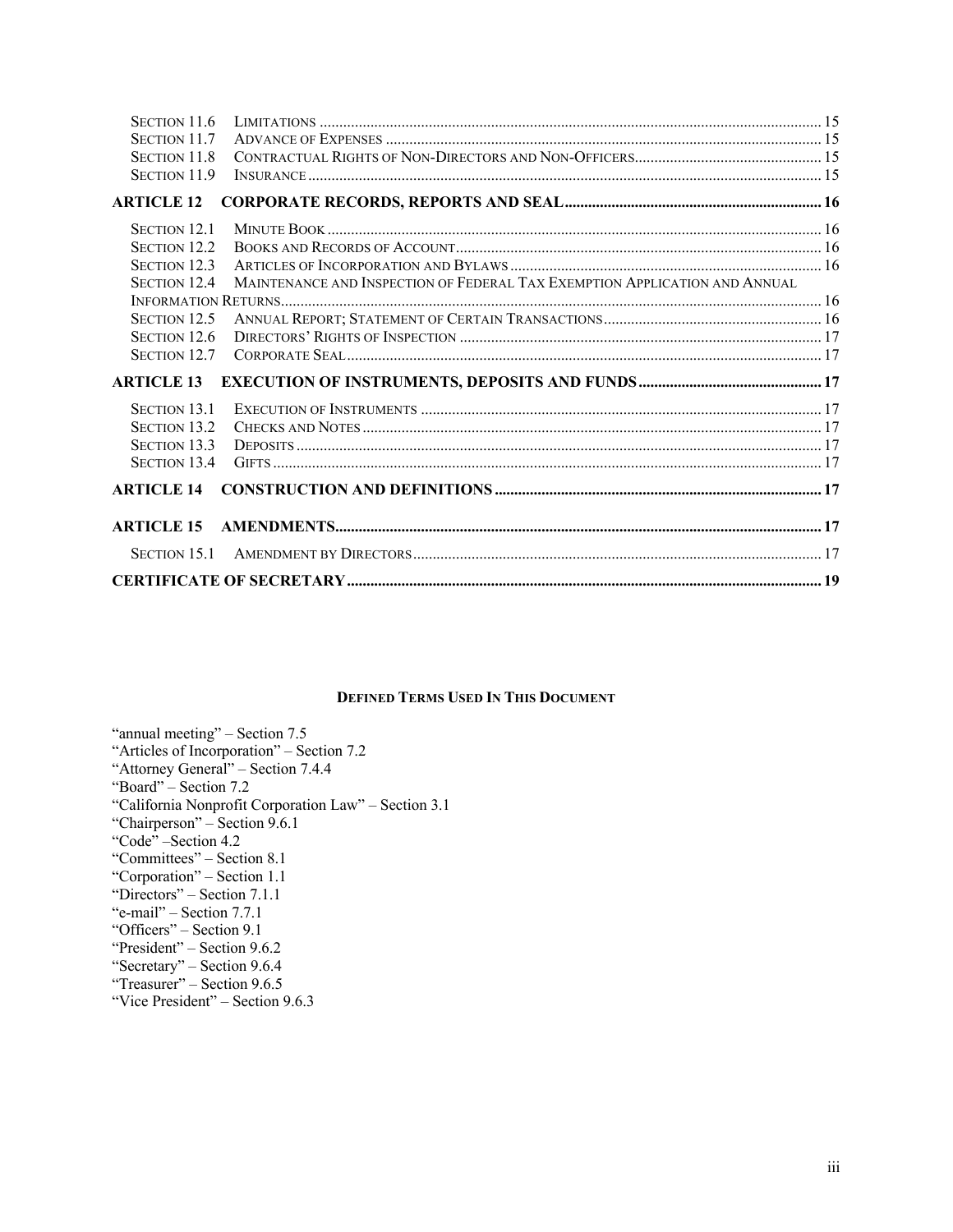## **ARTICLE 1 NAME**

Section 1.1 Corporate Name The name of this corporation is **Venice High School Foundation** (the "Corporation").

#### **ARTICLE 2 OFFICES**

Section 2.1 Principal Office The principal office for the transaction of the business of the Corporation may be established at any place or places within or without the State of California by resolution of the Board.

Section 2.2 Other Offices The Board may at any time establish branch or subordinate offices at any place or places where the Corporation is qualified to transact business.

#### **ARTICLE 3 PURPOSES**

- Section 3.1 General Purpose The Corporation is a nonprofit public benefit corporation and is not organized for the private gain of any person. It is organized under the Nonprofit Corporation Law of California ("California Nonprofit Corporation Law") for charitable purposes.
- Section 3.2 Specific Purpose The specific purpose of the Corporation shall include without limitation, to provide materials, resources and support to the students, families and graduates of Venice High School.

#### **ARTICLE 4 LIMITATIONS**

#### Section 4.1 Political Activities

The Corporation has been formed under California Nonprofit Corporation Law for the charitable purposes described in Article 3, and it shall be nonprofit and nonpartisan. No substantial part of the activities of the Corporation shall consist of carrying on propaganda, or otherwise attempting to influence legislation, and the Corporation shall not participate in or intervene in any political campaign (including the publishing or distribution of statements) on behalf of, or in opposition to, any candidate for public office.

#### Section 4.2 Prohibited Activities

The Corporation shall not, except in any insubstantial degree, engage in any activities or exercise any powers that are not in furtherance of the purposes described in Article 3. The Corporation may not carry on any activity for the profit of its Officers, Directors or other persons or distribute any gains, profits or dividends to its Officers, Directors or other persons as such. Furthermore, nothing in Article 3 shall be construed as allowing the Corporation to engage in any activity not permitted to be carried on (i) by a corporation exempt from federal income tax under section 501(c)(3) of the Internal Revenue Code of 1986, as amended (the "Code") or (ii) by a corporation, contributions to which are deductible under section  $170(c)(2)$  of the Code.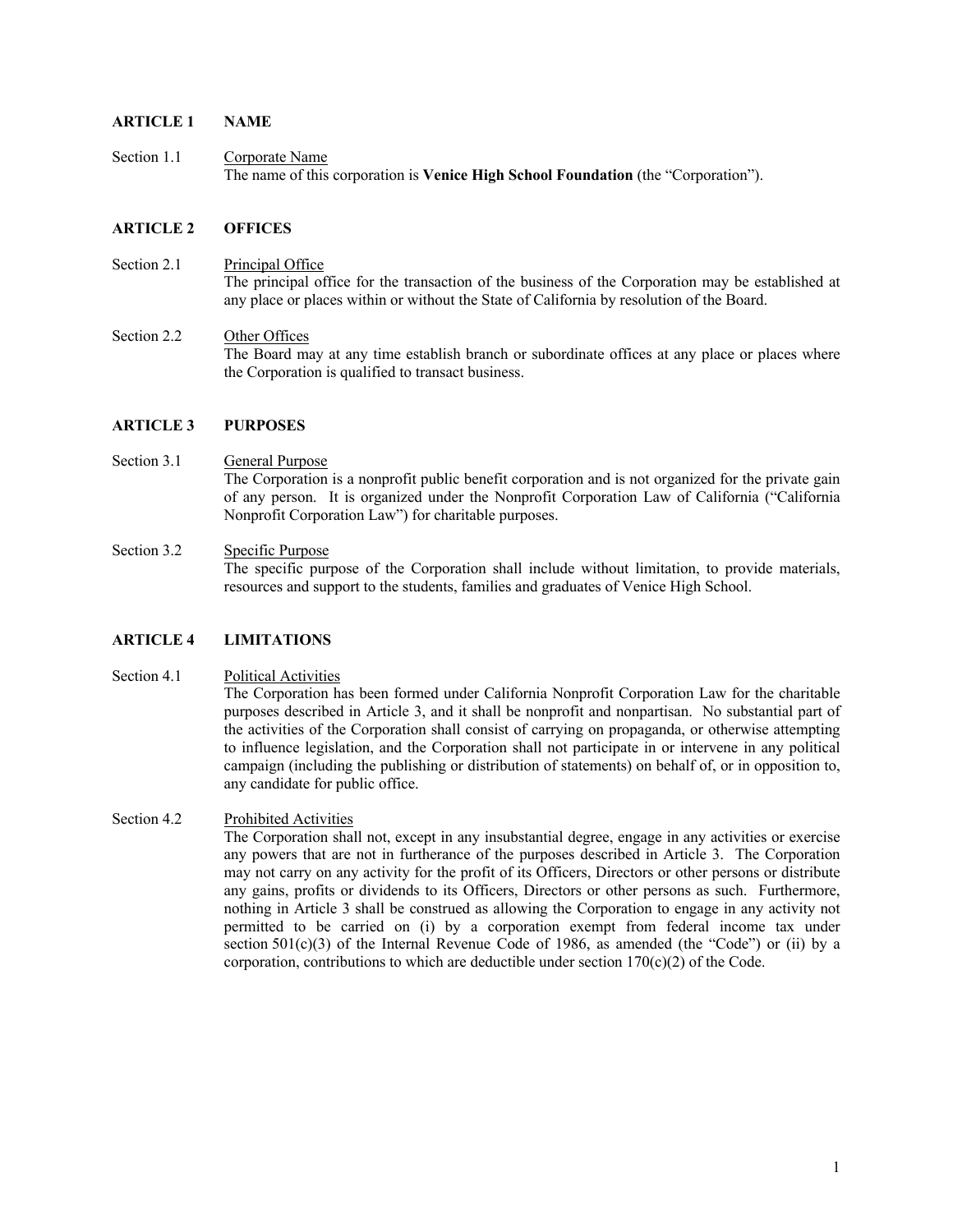### **ARTICLE 5 DEDICATION OF ASSETS**

#### Section 5.1 Property Dedicated to Nonprofit Purposes

The property of the Corporation is irrevocably dedicated to charitable and educational purposes. No part of the net income or assets of the Corporation shall ever inure to the benefit of any of its Directors or Officers, or to the benefit of any private person, except that the Corporation is authorized and empowered to pay reasonable compensation for services rendered and to make payments and distributions in furtherance of the purposes set forth in Article 3 hereof.

### Section 5.2 Distribution of Assets Upon Dissolution

Upon the dissolution or winding up of the Corporation, its assets remaining after payment, or provision for payment, of all debts and liabilities of the Corporation shall be distributed to the California Community Foundation (FEIN: 95-3510055). However, if the named recipient is not then in existence, is no longer a qualified to accept, or is unwilling or unable to accept the distribution, than the remaining assets of the Corporation shall be distributed to a nonprofit fund, foundation, or corporation which is organized and operated exclusively for charitable and/or educational purposes and which has established its tax exempt status under Section  $501(c)(3)$  of the Code.

### **ARTICLE 6 MEMBERSHIPS**

### Section 6.1 Members

The Corporation shall have no members within the meaning of section 5056 of the California Nonprofit Corporation Law.

#### Section 6.2 Non-Voting Members

The Board may adopt policies and procedures for the admission of associate members or other designated members who shall have no voting rights in the Corporation. Such associate or other members are not "members" of the Corporation as defined in section 5056 of the California Nonprofit Corporation Law.

### **ARTICLE 7 DIRECTORS**

Section 7.1 Number and Qualifications

### 7.1.1 Number

The authorized number of directors of the Corporation ("Directors") shall be not less than three (3) or more than twenty-two (22); the exact authorized number to be fixed, within these limits, by resolution of the Board.

7.1.2 Qualifications The qualification of the directors of the Corporation ("Directors"), if any, shall be set by resolution of the Board.

### Section 7.2 Corporate Powers Exercised by Board

Subject to the provisions of the Articles of Incorporation of the Corporation (the "Articles of Incorporation"), California Nonprofit Corporation Law and any other applicable laws, the business and affairs of the Corporation shall be managed, and all corporate powers shall be exercised, by or under the direction of the board of Directors (the "Board"). The Board may delegate the management of the activities of the Corporation to any person or persons, management company or committee however composed, provided that the activities and affairs of the Corporation shall be managed and all corporate powers shall be exercised under the ultimate direction of the Board.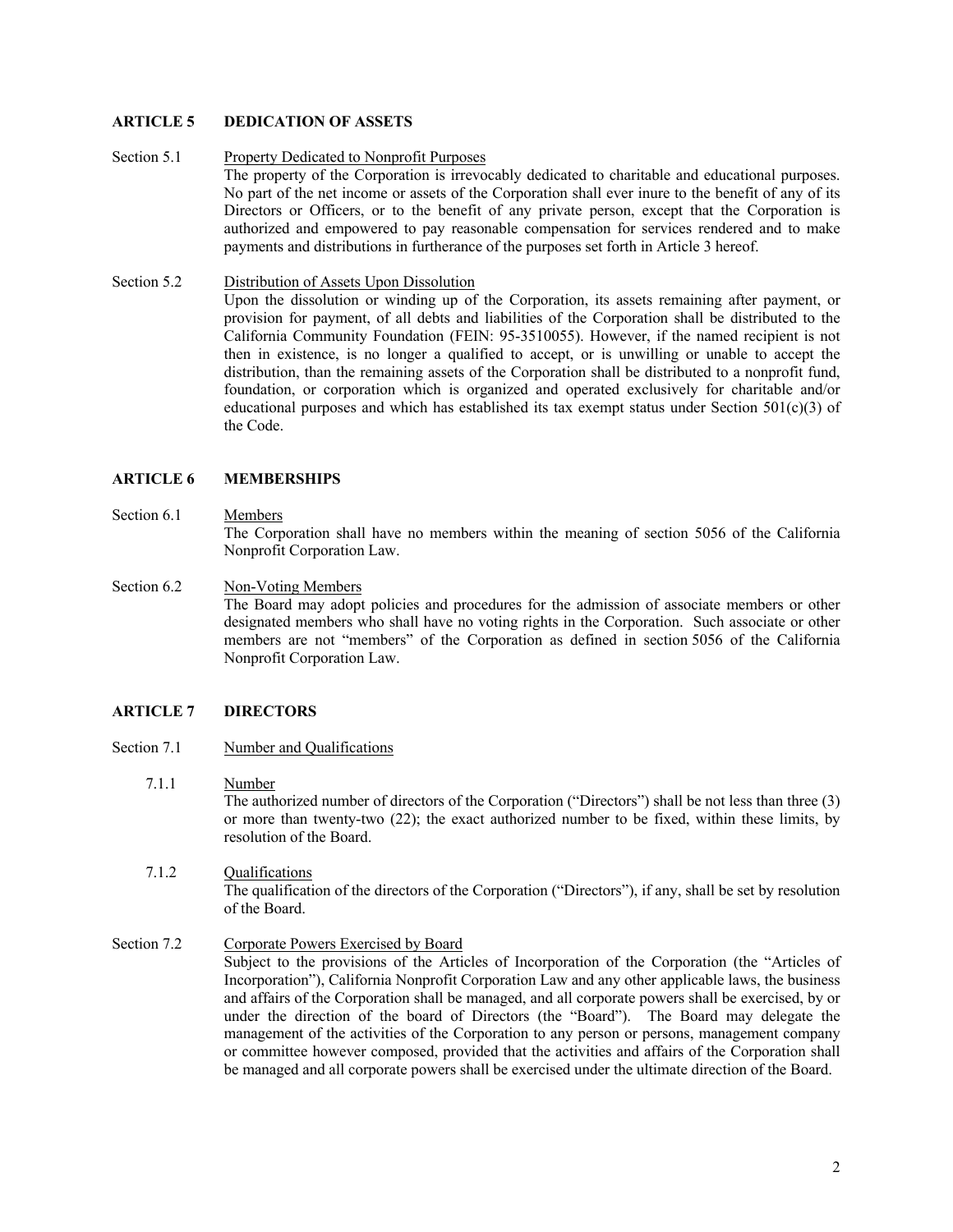### Section 7.3 Terms; Election of Successors

Directors shall be elected at each annual meeting of the Board to serve a two (2) year term. Directors shall also be divided into two (2) approximately equal groups. One group shall be elected in even years and the other group shall be elected in odd years. Each Director, including a Director elected to fill a vacancy, shall hold office until the expiration of the term for which he or she was elected and until the election and qualification of a successor, or until that Director's earlier resignation or removal in accordance with these Bylaws and California Nonprofit Corporation Law.

# Section 7.4 Vacancies

### 7.4.1 Events Causing Vacancy

A vacancy or vacancies on the Board shall be deemed to exist on the occurrence of the following: (i) the death, resignation, or removal of any Director; (ii) whenever the number of authorized Directors is increased; or (iii) the failure of the Board, at any meeting at which any Director or Directors are to be elected, to elect the full authorized number of Directors.

#### 7.4.2 Removal

The Board may by resolution declare vacant the office of a Director who has been declared of unsound mind by an order of court, or convicted of a felony, or found by final order or judgment of any court to have breached a duty under California Nonprofit Corporation Law.

The Board may, by a majority vote of the Directors who meet all of the required qualifications to be a Director set forth in Section 7.1.2, declare vacant the office of any Director who fails or ceases to meet any required qualification that was in effect at the beginning of that Director's current term of office.

Directors may be removed without cause by a majority of Directors then in office.

### 7.4.3 No Removal on Reduction of Number of Directors

No reduction of the authorized number of Directors shall have the effect of removing any Director before that Director's term of office expires unless the reduction also provides for the removal of that specified Director in accordance with these Bylaws and California Nonprofit Corporation Law.

### 7.4.4 Resignations

Except as provided in this Section 7.4.4, any Director may resign by giving written notice to the Chairperson, the President, the Secretary, or the Board. Such a written resignation will be effective on the later of (i) the date it is delivered or (ii) the time specified in the written notice that the resignation is to become effective. No Director may resign if the Corporation would then be left without a duly elected Director or Directors in charge of its affairs, except upon notice to the California Attorney General (the "Attorney General").

### 7.4.5 Election to Fill Vacancies

If there is a vacancy on the Board, including a vacancy created by the removal of a Director, the Board may fill such vacancy by electing an additional director as soon as practicable after the vacancy occurs. If the number of Directors then in office is less than a quorum, additional directors may be elected to fill such vacancies by (i) the unanimous written consent of the Directors then in office, (ii) the affirmative vote of a majority of the Directors in office at a meeting held according to notice or waivers complying with section 5211 of the California Nonprofit Corporation Law, or (iii) a sole remaining Director.

### Section 7.5 Regular Meetings

Each year, the Board shall hold at least one meeting, at a time and place fixed by the Board, for the purposes of election of Directors, appointment of Officers, review and approval of the corporate budget and transaction of other business. This meeting is sometimes referred to in these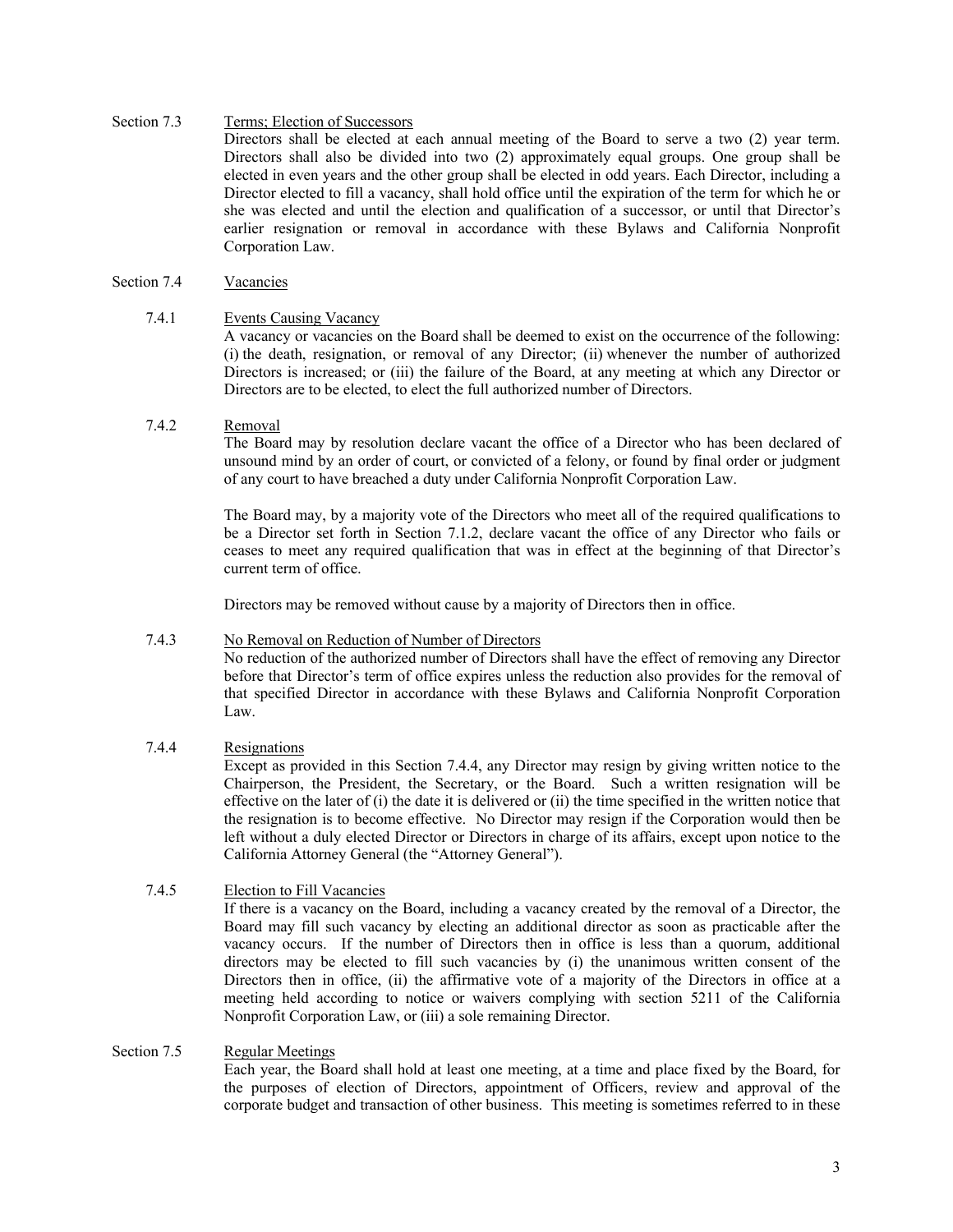Bylaws as the "annual meeting." The Corporation shall hold an annual general business meeting for the purpose of electing the Board of Directors and for the purpose of transacting any business that may come before ethe Board. The Board shall meet at least six (6) times per year, at a time mutually agreed upon, and shall keep a record of all of its proceedings. When the Board is not meeting, the Executive Committee, composed of the elected officers, may conduct the necessary business and affairs, within the parameters of the Board policy.

#### Section 7.6 Special Meetings Special meetings of the Board for any purpose may be called at any time by the Chairperson, or the President, or the Vice President (if any), or the Secretary, or any two Directors.

### Section 7.7 Notice of Meetings

#### 7.7.1 Manner of Giving

Except when the time and place of a regular meeting is set by the Board by resolution in advance (as permitted by Section 7.5), notice of the time and place of all regular and special meetings shall be given to each Director by one of the following methods:

- (a) Personal delivery of written notice;
- (b) First-class mail, postage paid; or
- (c) Facsimile, electronic mail ("e-mail") or other means of electronic transmission if the recipient has consented to accept notices in this manner.

All such notices shall be given or sent to the Director's address, phone number, facsimile number or e-mail address as shown on the records of the Corporation. Any oral notice given personally or by telephone may be communicated directly to the Director or to a person who would reasonably be expected to promptly communicate such notice to the Director. Notice of regular meetings may be given in the form of a calendar or schedule that sets forth the date, time and place of more than one regular meeting.

### 7.7.2 Time Requirements

Notices sent by first-class mail shall be deposited into a United States mailbox at least ten (10) before the time set for the meeting. Notices given by personal delivery, telephone, voice messaging system or other system or technology designed to record and communicate messages, facsimile, e-mail or other electronic transmission shall be delivered at least five (5) days before the time set for the meeting.

### 7.7.3 Notice Contents

The notice shall state the time and place for the meeting, except that if the meeting is scheduled to be held at the principal office of the Corporation, the notice shall be valid even if no place is specified. The notice need not specify the purpose of the meeting unless required to elsewhere in these Bylaws.

#### Section 7.8 Place of Board Meetings

Regular and special meetings of the Board may be held at any place within or outside the state that has been designated in the notice of the meeting, or, if not stated in the notice or, if there is no notice, designated by resolution of the Board. If the place of a regular or special meeting is not designated in the notice or fixed by a resolution of the Board, it shall be held at the principal office of the Corporation.

7.8.1 Meetings by Telephone or Similar Communication Equipment Any meeting may be held by conference telephone or other communications equipment permitted by California Nonprofit Corporation Law, as long as all Directors participating in the meeting can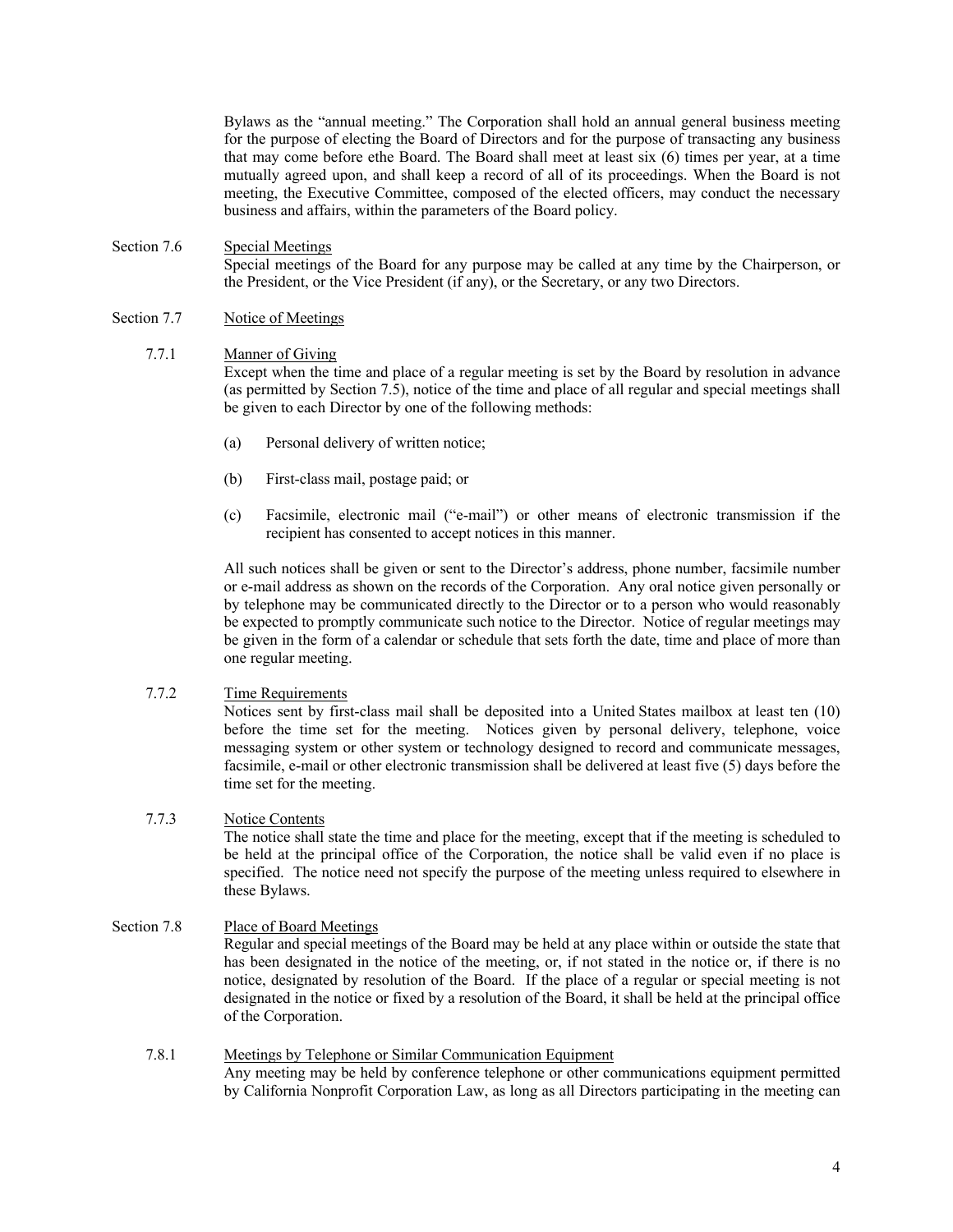communicate with one another and all other requirements of California Nonprofit Corporation Law are satisfied. All such Directors shall be deemed to be present in person at such meeting.

Section 7.9 Quorum and Action of the Board

#### 7.9.1 Quorum

A majority of Directors then in office (but no fewer than two Directors or one-fifth of the authorized number in Section 7.1.1, whichever is greater) shall constitute a quorum for the transaction of business, except to adjourn as provided in Section 7.11.

# 7.9.2 Minimum Vote Requirements for Valid Board Action

Every act taken or decision made by a vote of the majority of the Directors present at a meeting duly held at which a quorum is present is the act of the Board, unless a greater number is expressly required by California Nonprofit Corporation Law, the Articles of Incorporation or these Bylaws. A meeting at which a quorum is initially present may continue to transact business, notwithstanding the withdrawal of Directors from the meeting, if any action taken is approved by at least a majority of the required quorum for that meeting.

#### 7.9.3 When a Greater Vote Is Required for Valid Board Action The following actions shall require a vote by a majority of all Directors then in office in order to

be effective:

- (a) Approval of contracts or transactions in which a Director has a direct or indirect material financial interest as described in Section 10.1 (provided that the vote of any interested Director(s) is not counted);
- (b) Creation of, and appointment to, Committees (but not advisory committees) as described in Section 8.1:
- (c) Removal of a Director without cause as described in Section 7.4.2; and
- (d) Indemnification of Directors as described in Article 11.

### Section 7.10 Waiver of Notice

The transactions of any meeting of the Board, however called and noticed or wherever held, shall be as valid as though taken at a meeting duly held after regular call and notice, if (i) a quorum is present, and (ii) either before or after the meeting, each of the Directors who is not present at the meeting signs a written waiver of notice, a consent to holding the meeting, or an approval of the minutes. The waiver of notice or consent does not need to specify the purpose of the meeting. All waivers, consents, and approvals shall be filed with the corporate records or made a part of the minutes of the meeting. Also, notice of a meeting is not required to be given to any Director who attends the meeting without protesting before or at its commencement about the lack of adequate notice. Directors can protest the lack of notice only by presenting a written protest to the Secretary either in person, by first-class mail addressed to the Secretary at the principal office of the Corporation as contained on the records of the Corporation as of the date of the protest, or by facsimile addressed to the facsimile number of the Corporation as contained on the records of the Corporation as of the date of the protest.

#### Section 7.11 Adjournment

A majority of the Directors present, whether or not constituting a quorum, may adjourn any meeting to another time and place.

#### Section 7.12 Notice of Adjournment Notice of the time and place of holding an adjourned meeting need not be given, unless the meeting is adjourned for more than 24 hours, in which case personal notice of the time and place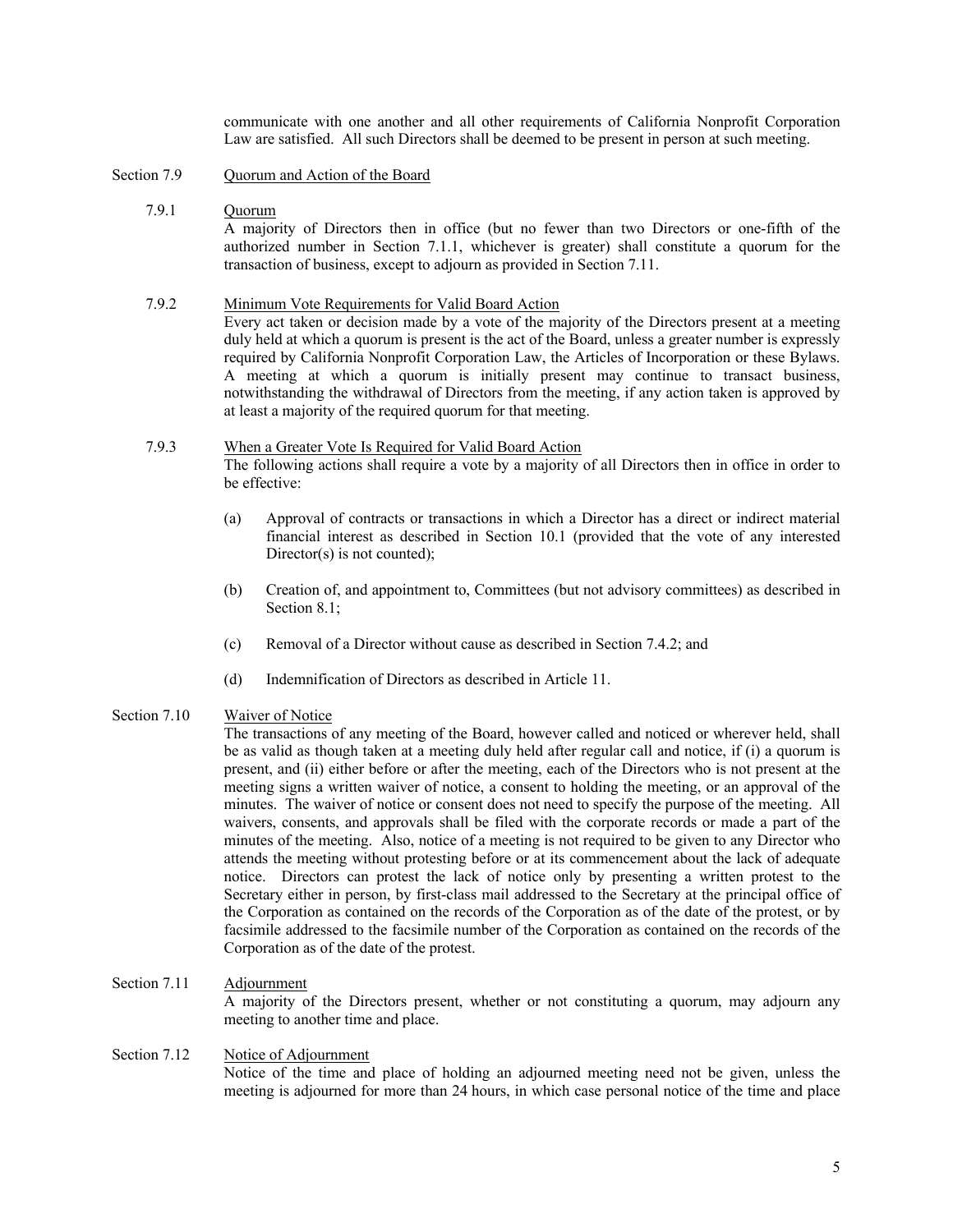shall be given before the time of the adjourned meeting to the Directors who were not present at the time of the adjournment.

Section 7.13 Conduct of Meetings

Meetings of the Board shall be presided over by the Chairperson, or, if there is no Chairperson or the Chairperson is absent, the President or, if the President and Chairperson are both absent, by the Vice President (if any) or, in the absence of each of these persons, by a chairperson of the meeting, chosen by a majority of the Directors present at the meeting. The Secretary shall act as secretary of all meetings of the Board, provided that, if the Secretary is absent, the presiding officer shall appoint another person to act as secretary of the meeting. Meetings shall be governed by rules of procedure as may be determined by the Board from time to time, insofar as such rules are not inconsistent with or in conflict with these Bylaws, with the Articles, or with any provisions of law applicable to the Corporation.

#### Section 7.14 Action Without Meeting

Any action required or permitted to be taken by the Board may be taken without a meeting, if all members of the Board, individually or collectively, consent in writing to the action. For the purposes of this Section 7.14 only, "all members of the Board" shall not include any "interested Director" as defined in section 5233 of the California Nonprofit Corporation Law. Such written consent shall have the same force and effect as a unanimous vote of the Board taken at a meeting. Such written consent or consents shall be filed with the minutes of the proceedings of the Board.

Written consent may be transmitted by first-class mail, messenger, courier, facsimile, e-mail or any other reasonable method satisfactory to the Chairperson or the President.

#### Section 7.15 Fees and Compensation of Directors

The Corporation shall not pay any compensation to Directors for services rendered to the Corporation as Directors, except that Directors may be reimbursed for expenses incurred in the performance of their duties to the Corporation, in reasonable amounts as approved by the Board.

Also, Directors may not be compensated for rendering services to the Corporation in a capacity other than as Directors, unless such compensation is reasonable and further provided that not more than 49% of the persons serving as Directors may be "interested persons" which, for purposes of this Section 7.15 only, means:

- (a) any person currently being compensated by the Corporation for services rendered to it within the previous 12 months, whether as a full or part-time Officer or other employee, independent contractor, or otherwise, excluding any reasonable compensation paid to a Director as Director; or
- (b) any brother, sister, ancestor, descendant, spouse, brother-in-law, sister-in-law, son-in-law, daughter-in-law, mother-in-law, or father-in-law of any such person.

#### Section 7.16 Non-Liability of Directors The Directors shall not be personally liable for the debts, liabilities, or other obligations of the Corporation.

#### **ARTICLE 8 COMMITTEES**

#### Section 8.1 Committees of Directors

The Board may, by resolution adopted by a majority of the Directors then in office, create one or more Board Committees ("Committees"), including an executive committee, each consisting of two or more Directors, to serve at the discretion of the Board. Any Committee, to the extent provided in the resolution of the Board, may be given the authority of the Board except that no Committee may: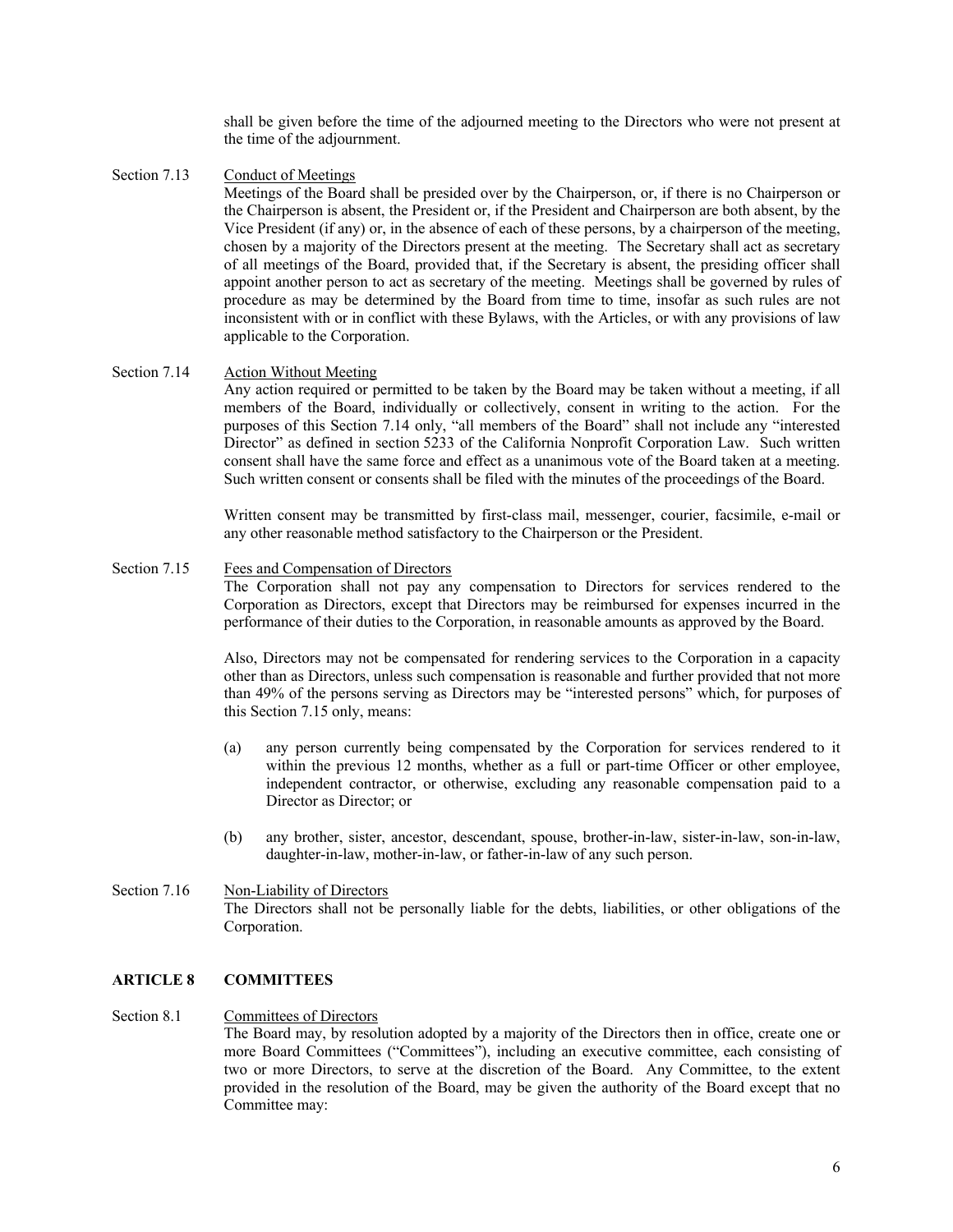- (a) approve any action for which the California Nonprofit Corporation Law also requires approval of the members or approval of a majority of all members;
- (b) fill vacancies on the Board or in any Committee which has the authority of the Board;
- (c) fix compensation of the Directors for serving on the Board or on any Committee;
- (d) amend or repeal Bylaws or adopt new Bylaws;
- (e) amend or repeal any resolution of the Board which by its express terms is not so amendable or repealable;
- (f) appoint any other Committees or the members of these Committees;
- (g) expend corporate funds to support a nominee for Director after more persons have been nominated than can be elected; or
- (h) approve any transaction (i) between the Corporation and one or more of its Directors or (ii) between the Corporation and any entity in which one or more of its Directors have a material financial interest.

### Section 8.2 Meetings and Action of Board Committees

Meetings and action of Committees shall be governed by, and held and taken in accordance with, the provisions of Article 7 concerning meetings of Directors, with such changes in the context of Article 7 as are necessary to substitute the Committee and its members for the Board and its members, except that the time for regular meetings of Committees may be determined by resolution of the Board, and special meetings of Committees may also be called by resolution of the Board. Minutes shall be kept of each meeting of any Committee and shall be filed with the corporate records. The Committee shall report to the Board from time to time as the Board may require. The Board may adopt rules for the governance of any Committee not inconsistent with the provisions by these Bylaws. In the absence of rules adopted by the Board, the Committee may adopt such rules.

### Section 8.3 Quorum Rules for Board Committees

A majority of the Committee members shall constitute a quorum for the transaction of Committee business, except to adjourn. A majority of the Committee members present, whether or not constituting a quorum, may adjourn any meeting to another time and place. Every act taken or decision made by a majority of the Committee members present at a meeting duly held at which a quorum is present shall be regarded as an act of the Committee, subject to the provisions of the California Nonprofit Corporation Law relating to actions that require a majority vote of the entire Board. A meeting at which a quorum is initially present may continue to transact business, notwithstanding the withdrawal of Committee members, if any action taken is approved by at least a majority of the required quorum for that meeting.

Section 8.4 Revocation of Delegated Authority The Board may, at any time, revoke or modify any or all of the authority that the Board has delegated to a Committee, increase or decrease (but not below two) the number of members of a Committee, and fill vacancies in a Committee from the members of the Board.

#### Section 8.5 Nonprofit Integrity Act/Audit Committee In any fiscal year in which the Corporation receives or accrues gross revenues of two million dollars or more (excluding grants from, and contracts for services with, governmental entities for which the governmental entity requires an accounting of the funds received), the Board shall (i) prepare annual financial statements using generally accepted accounting principles that are audited by an independent certified public accountant ("CPA") in conformity with generally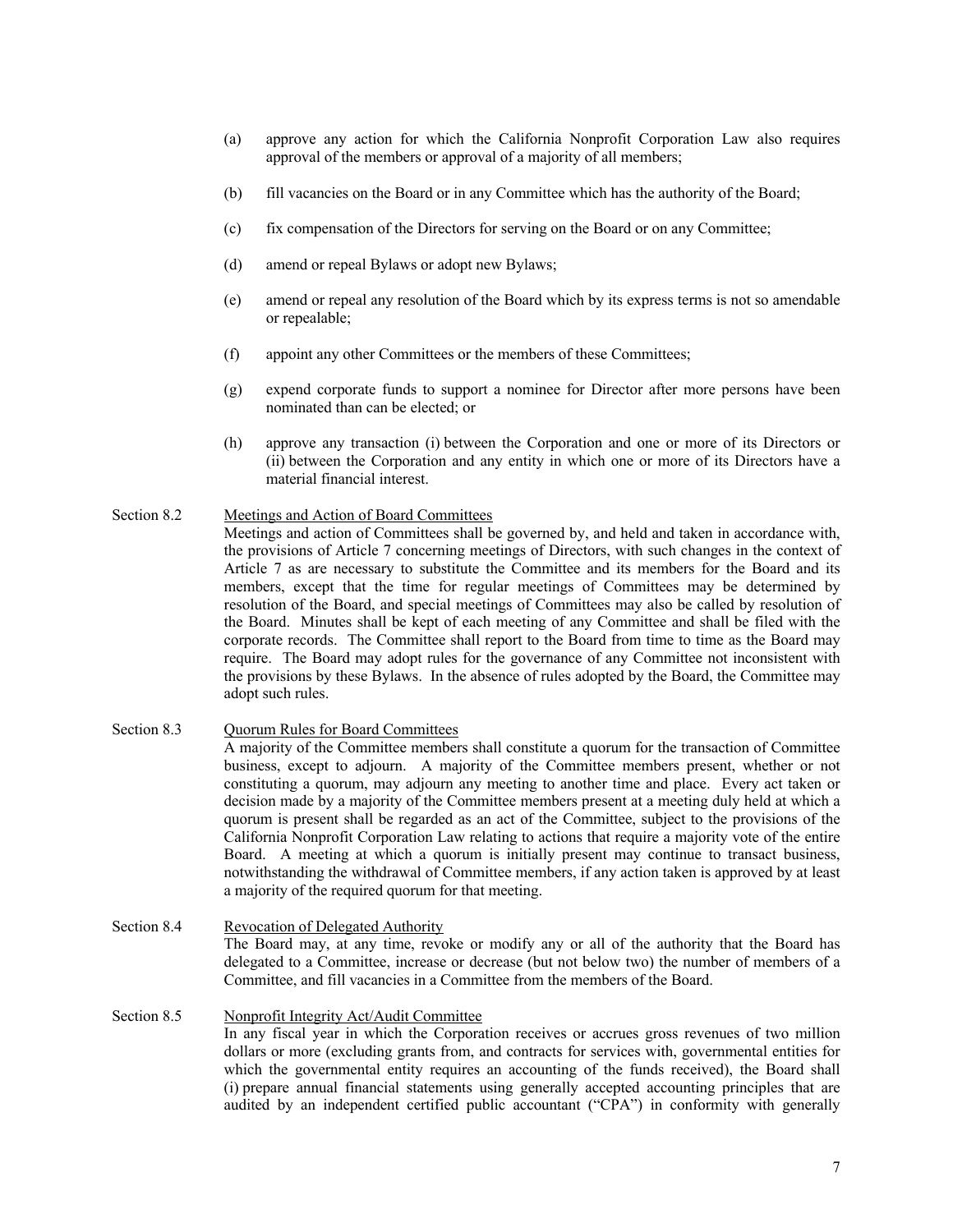accepted auditing standards; (ii) make the audit available to the Attorney General and to the public on the same basis that the Internal Revenue Service Form 990 is required to be made available; and (iii) appoint an Audit Committee.

The Audit Committee shall not include paid or unpaid staff or employees of the Corporation, including, if staff members or employees, the President or chief executive officer or the Treasurer or chief financial officer (if any). If there is a finance committee, members of the finance committee shall constitute less than 50% of the membership of the Audit Committee and the chairperson of the Audit Committee shall not be a member of the finance committee. Subject to the supervision of the Board, the Audit Committee shall:

- (a) make recommendations to the Board on the hiring and firing of the CPA;
- (b) confer with the CPA to satisfy Audit Committee members that the financial affairs of the Corporation are in order;
- (c) approve non-audit services by the CPA and ensure such services conform to standards in the Yellow Book issued by the United States Comptroller General; and
- (d) if requested by the Board, negotiate the CPA's compensation on behalf of the Board.

### Section 8.6 Advisory Committees

The Board may create one or more advisory committees to serve at the pleasure of the Board. Appointments to such advisory committees need not, but may, be Directors. The Board shall appoint and discharge advisory committee members. All actions and recommendations of an advisory committee shall require ratification by the Board before being given effect.

### **ARTICLE 9 OFFICERS**

### Section 9.1 Officers

The officers of the Corporation ("Officers") shall be either a President or a Chairperson, or both, a Secretary, and a Treasurer or chief financial officer, or both. Other than the Chairperson, these persons may, but need not be, selected from among the Directors. The Board shall have the power to designate additional Officers, including a Vice President, who also need not be Directors, with such duties, powers, titles and privileges as the Board may fix, including such Officers as may be appointed in accordance with Section 9.6.6. Any number of offices may be held by the same person, except that the Secretary, the Treasurer and the chief financial officer (if any) may not serve concurrently as either the President or the Chairperson.

### Section 9.2 Nominations and Election of Officers

Nominations for the Officers shall be made by a nominating committee, if any, prior to the annual meeting, or at such other time as the Board may set. The specific requirements of a nominating committee, if any, are to be set by the President. Any associate member may also make nominations for the officers of the Board at the annual meeting. The Officers, except those appointed in accordance with Section 9.6.6, shall be elected by the Board at the annual meeting of the Corporation for a term of one year and each shall serve at the discretion of the Board until his or her successor shall be elected, or his or her earlier resignation or removal.

### Section 9.3 Removal of Officers

Subject to the rights, if any, of an Officer under any contract of employment, any Officer may be removed, with or without cause, (i) by the Board, at any regular or special meeting of the Board, or at the annual meeting of the Corporation, or (ii) by an Officer on whom such power of removal may be conferred by the Board.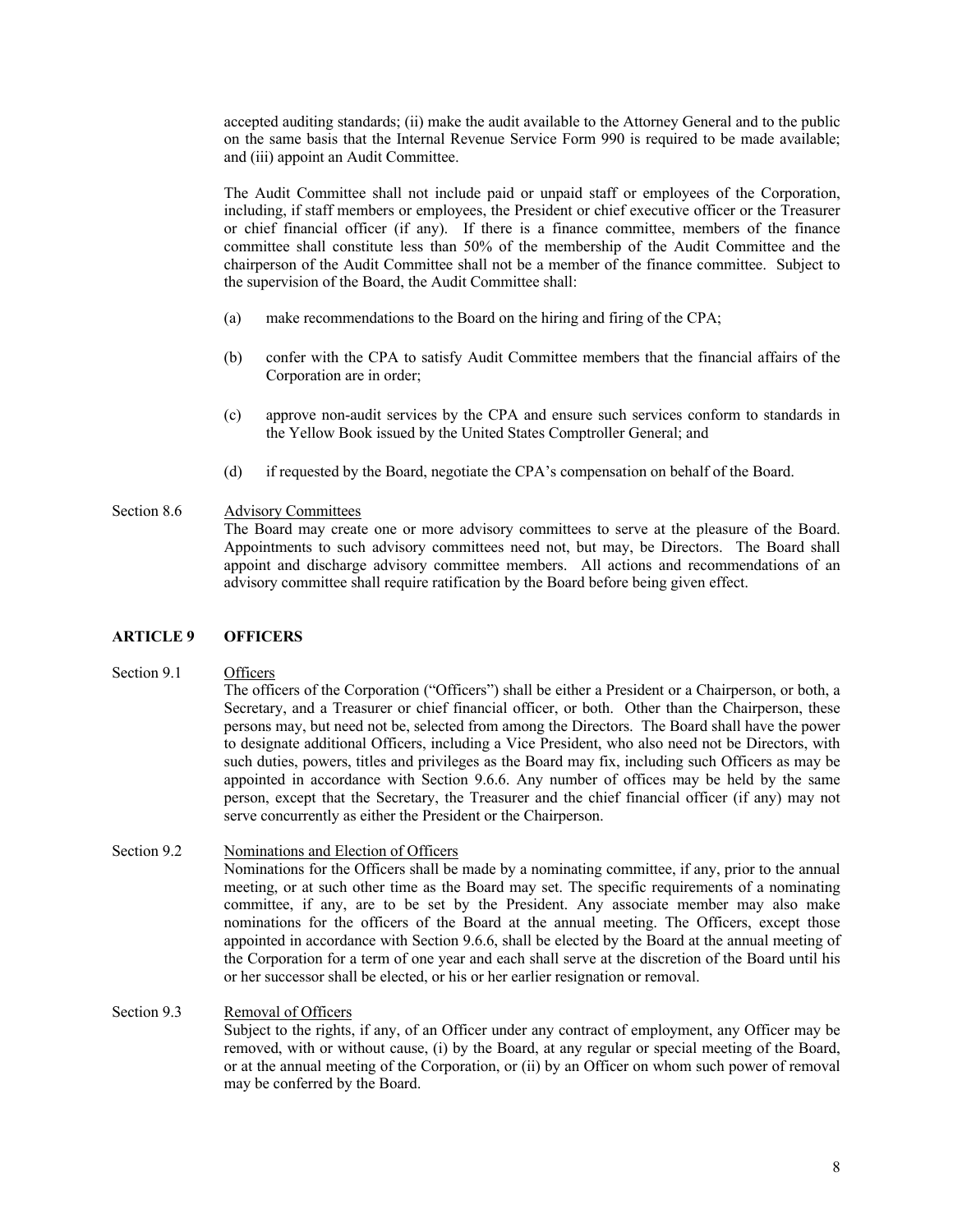### Section 9.4 Resignation of Officers

Any Officer may resign at any time by giving written notice to the Corporation. Any resignation shall take effect at the date of the receipt of that notice or at any later time specified in that notice; and, unless otherwise specified in that notice, the acceptance of the resignation shall not be necessary to make it effective. Any resignation is without prejudice to the rights, if any of the Corporation under any contract to which the Officer is a party.

# Section 9.5 Vacancies in Offices

A vacancy in any office because of death, resignation, removal, disqualification, or any other cause shall be filled in the manner prescribed in these Bylaws for regular appointments to that office, provided that such vacancies shall be filled as they occur and not on an annual basis. In the event of a vacancy in any office other than the President or one appointed in accordance with Section 9.6.6 such vacancy shall be filled temporarily by appointment by the President, or if none, by the Chairperson, and the appointee shall remain in office for 60 days, or until the next regular meeting of the Board, whichever comes first. Thereafter, the position can be filled only by action of the Board.

## Section 9.6 Responsibilities of Officers

### 9.6.1 Chairperson of the Board

The chairperson of the Board (the "Chairperson"), if any, shall be a Director and shall preside at meetings of the Board and exercise and perform such other powers and duties as may from time to time be assigned to him by the Board or prescribed by these Bylaws. If the Board designates both a Chairperson and a President, the Board shall, by resolution, establish the specific duties carried by each position.

### 9.6.2 President

The president of the Corporation (the "President") shall, if there is no Chairperson, or in the Chairperson's absence, preside at all meetings of the Board, appoint all committees, non-elected offices and officers, and to be an ex-officio member of all committees except the nominating committee. The President shall also exercise and perform such other powers and duties as may from time to time be assigned to him by the Board or prescribed by these Bylaws. If no other person is designated as the chief executive, the President shall, in addition, be the chief executive and shall have the powers and duties prescribed in Section 9.7.

### 9.6.3 Vice Presidents

The vice presidents of the Corporation (the "Vice Presidents") shall, in the absence or disability of the President, perform all the duties of the President and, when so acting, have all the powers of and be subject to all the restrictions upon, the President. The Vice Presidents shall have such other powers and perform such other duties as may be prescribed by the Board. This duty shall first fall upon the first vice president, and, if absent or unable to act, then upon the second vice president.

### 9.6.4 Executive and Recording Secretary

The executive secretary (the "Executive Secretary") shall be appointed by the President. The Executive Secretary shall maintain a checklist (audit sheet) of the Corporation's official records and documents and at the Annual Meeting shall present an inventory of all such records and documents, including those generated during the previous year, showing those that have been incorporated into the Corporation's permanent file as and the location of those that have not. The Executive Secretary shall insure that the records of the names and addresses of each associate member of the Corporation is maintained and housed at the principal office, or at such other location as directed by the Board of Directors. The Executive Secretary shall also perform such other duties as may be prescribed by the Board.

The recording secretary (the "Recording Secretary") shall attend to the following: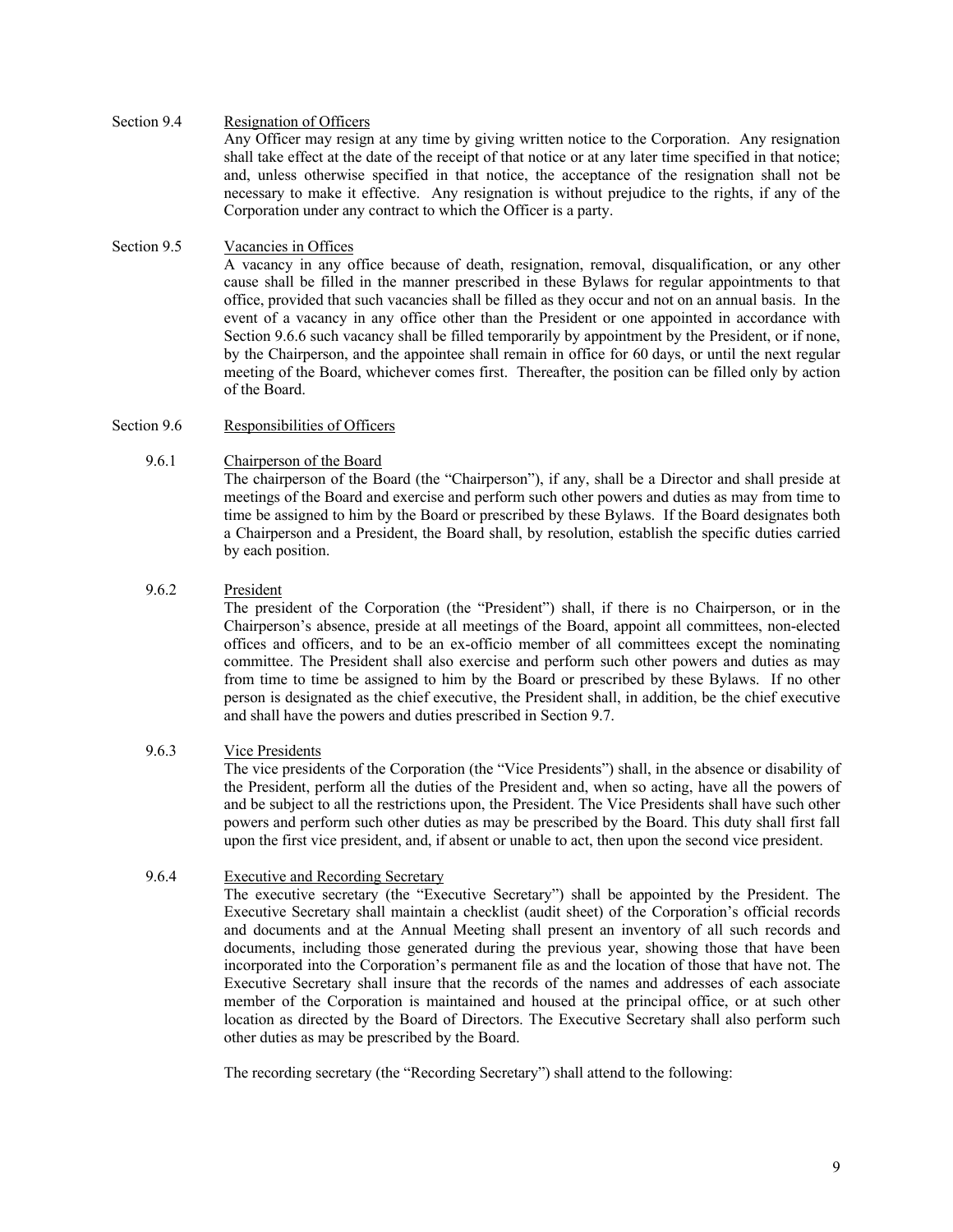# 9.6.4.1 Bylaws The Secretary shall certify and keep or cause to be kept at the principal office of the

Corporation the original or a copy of these Bylaws as amended to date.

## 9.6.4.2 Minute Book

The Secretary shall keep or cause to be kept a minute book as described in Section 12.1.

# 9.6.4.3 Notices

The Secretary shall give, or cause to be given, notice of all meetings of the Board in accordance with these Bylaws.

## 9.6.4.4 Corporate Records

Upon request, the Secretary shall exhibit or cause to be exhibited at all reasonable times to any Director, or to his or her agent or attorney, these Bylaws and the minute book.

### 9.6.4.5 Corporate Seal and Other Duties The Secretary shall keep or cause to be kept the seal of the Corporation, if any, in safe custody, and shall have such other powers and perform such other duties incident to the office of Secretary as may be prescribed by the Board or these Bylaws.

#### 9.6.5 Treasurer

The treasurer of the Corporation (the "Treasurer") shall attend to the following:

### 9.6.5.1 Books of Account

The Treasurer shall keep and maintain, or cause to be kept and maintained, adequate and correct books and records of accounts of the properties and transactions of the Corporation, including accounts of its assets, liabilities, receipts, disbursements, gains, losses, capital, retained earnings, and other matters customarily included in financial statements. The books of account shall be open to inspection by any Director at all reasonable times.

### 9.6.5.2 Financial Reports

The Treasurer shall prepare, or cause to be prepared, and certify, or cause to be certified, the financial statements to be included in any required reports.

#### 9.6.5.3 Deposit and Disbursement of Money and Valuables

The Treasurer shall deposit, or cause to be deposited, all money and other valuables in the name and to the credit of the Corporation with such depositories as may be designated by the Board; shall disburse, or cause to be disbursed, the funds of the Corporation as may be ordered by the Board; shall render, or cause to be rendered to the President and Directors, whenever they request it, an account of all of his or her transactions as Treasurer and of the financial condition of the Corporation; and shall have other powers and perform such other duties incident to the office of Treasurer as may be prescribed by the Board or these Bylaws.

#### 9.6.5.4 Bond

If required by the Board, the Treasurer shall give the Corporation a bond in the amount and with the surety or sureties specified by the Board for faithful performance of the duties of his office and for restoration to the Corporation of all its books, papers, vouchers, money, and other property of every kind in his possession or under his control on his death, resignation, retirement, or removal from office.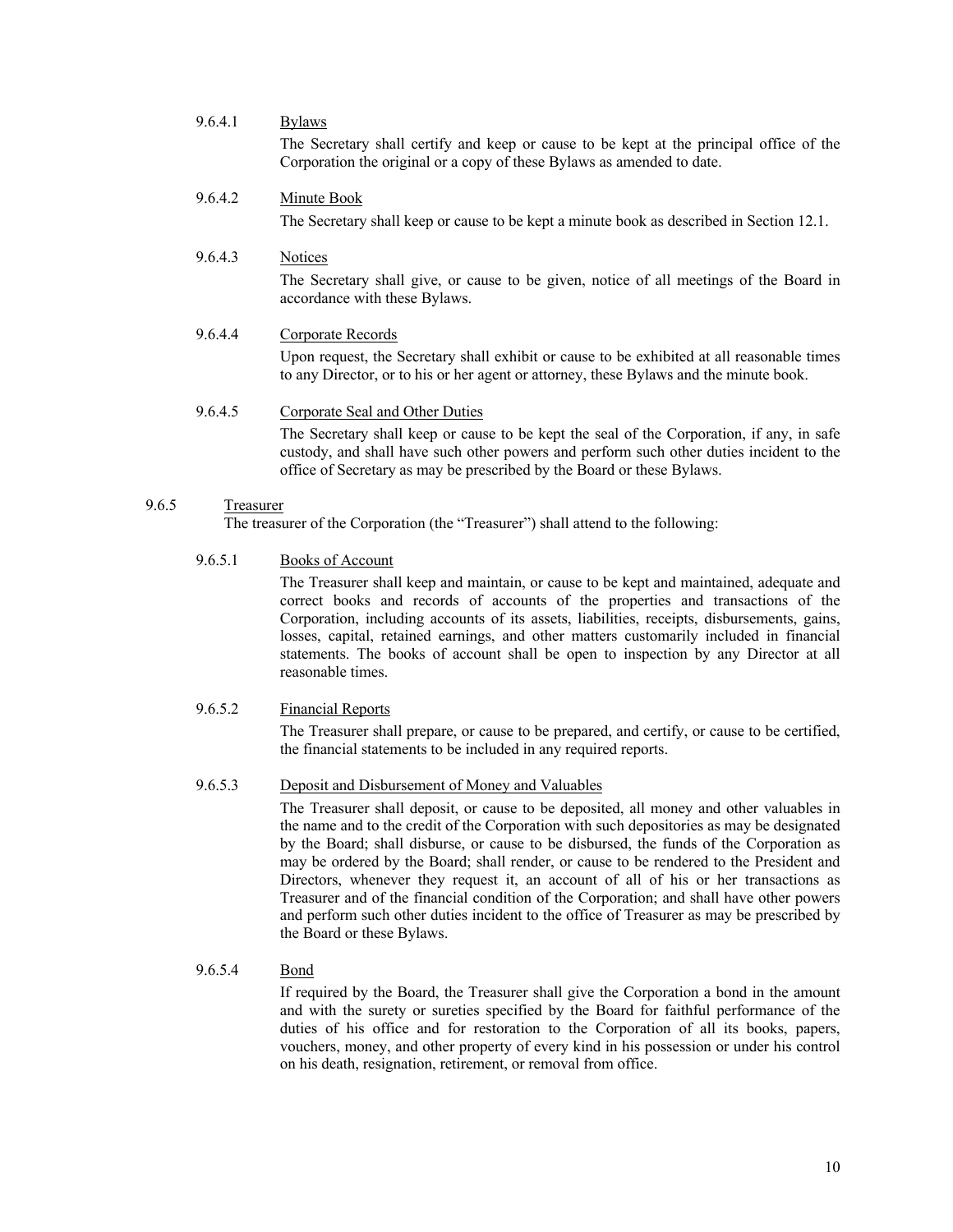### 9.6.6 Additional Officers

The Board may empower the Chairperson, President, or chief executive, to appoint or remove such other Officers as the business of the Corporation may require, each of whom shall hold office for such period, have such authority, and perform such duties as are provided in these Bylaws or as the Board from time to time may determine.

### Section 9.7 Chief Executive

Subject to such supervisory powers as may be given by the Board to the Chairperson or President, the Board may hire a chief executive who shall be the general manager of the Corporation, and subject to the control of the Board, shall supervise, direct and control the Corporation's day-to-day activities, business and affairs. The chief executive (who may be referred to as the "chief executive officer" or "executive director") shall be empowered to hire, supervise and fire all of the employees of the Corporation, under such terms and having such job responsibilities as the chief executive shall determine in his or her sole discretion, subject to the rights, if any, of the employee under any contract of employment. The chief executive may delegate his or her responsibilities and powers subject to the control of the Board. He or she shall have such other powers and duties as may be prescribed by the Board or these Bylaws. Additionally, the Board may, by resolution, appoint the chief executive as an Officer.

### Section 9.8 Compensation of Officers

#### 9.8.1 Salaries Fixed by Board

The salaries of Officers, if any, shall be fixed from time to time by resolution of the Board or by the person or Committee to whom the Board has delegated this function, and no Officer shall be prevented from receiving such salary by reason of the fact that he or she is also a Director, provided, however, that such compensation paid to a Director for serving as an Officer shall only be allowed if permitted under the provisions of Section 7.15. In all cases, any salaries received by Officers shall be reasonable and given in return for services actually rendered for the Corporation which relate to the performance of the public benefit purposes of the Corporation. No salaried Officer serving as a Director shall be permitted to vote on his or her own compensation as an Officer.

### 9.8.2 Fairness of Compensation

The Board shall periodically review the fairness of compensation, including benefits, paid to every person, regardless of title, with powers, duties, or responsibilities comparable to the president, chief executive officer, treasurer, or chief financial officer (i) once such person is hired, (ii) upon any extension or renewal of such person's term of employment, and (iii) when such person's compensation is modified (unless all employees are subject to the same general modification of compensation).

### **ARTICLE 10 TRANSACTIONS BETWEEN CORPORATION AND DIRECTORS OR OFFICERS**

#### Section 10.1 Transactions with Directors and Officers

### 10.1.1 Interested Party Transactions Except as described in Section 10.1.2, the Corporation shall not be a party to any transaction:

- (a) in which one or more of its Directors or Officers has a material financial interest, or
- (b) with any corporation, firm, association, or other entity in which one or more Directors or Officers has a material financial interest.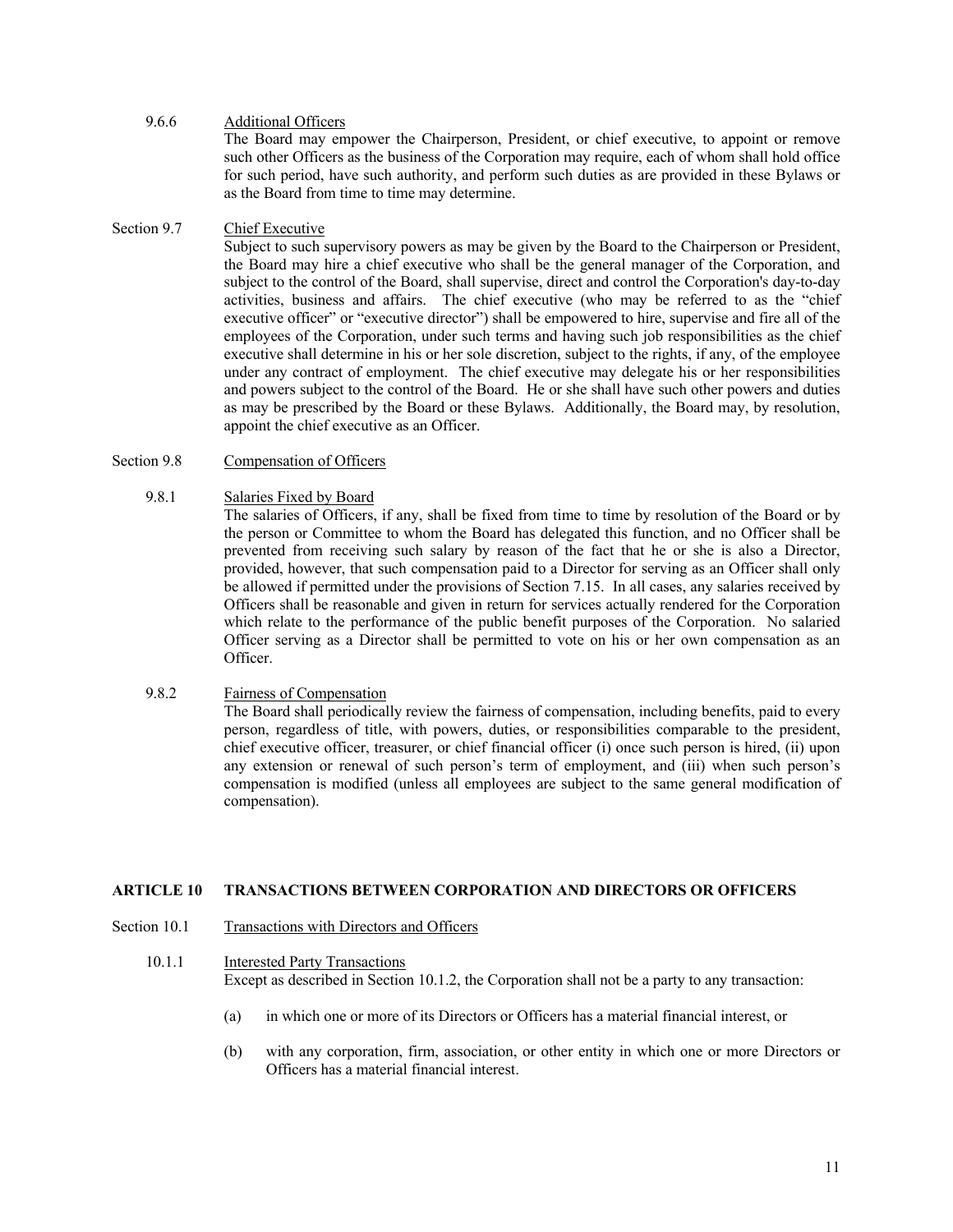#### 10.1.2 Requirements to Authorize Interested Party Transactions

The Corporation shall not be a party to any transaction described in 10.1.1 unless:

- (a) the Corporation enters into the transaction for its own benefit;
- (b) the transaction is fair and reasonable to the Corporation at the time the transaction is entered into;
- (c) prior to consummating the transaction or any part thereof, the Board authorizes or approves the transaction in good faith, by a vote of a majority of Directors then in office (without counting the vote of the interested Directors), and with knowledge of the material facts concerning the transaction and the interested Director's or Officer's financial interest in the transaction;
- (d) prior to authorizing or approving the transaction, the Board considers and in good faith determines after reasonable investigation that the Corporation could not obtain a more advantageous arrangement with reasonable effort under the circumstances; and
- (e) the minutes of the Board meeting at which such action was taken reflect that the Board considered and made the findings described in paragraphs (a) through (d) of this Section 10.1.2.

# 10.1.3 Material Financial Interest

A Director or Officer shall not be deemed to have a "material financial interest" in a transaction:

- (a) that fixes the compensation of a Director as a Director or Officer;
- (b) if the contract or transaction is part of a public or charitable program of the Corporation and it (1) is approved or authorized by the Corporation in good faith and without unjustified favoritism, and (2) results in a benefit to one or more Directors or their families only because they are in the class of persons intended to be benefited by the program; or
- (c) where the interested Director has no actual knowledge of the transaction and it does not exceed the lesser of one percent of the gross receipts of the corporation for the preceding year or \$100,000.
- Section 10.2 Loans to Directors and Officers The Corporation shall not make any loan of money or property to or guarantee the obligation of any Director or Officer, unless approved by the Attorney General; except that, however, the Corporation may advance money to a Director or Officer for expenses reasonably anticipated to be incurred in the performance of duties of such Director or Officer, if in the absence of such advance, such Director or Officer would be entitled to be reimbursed for such expenses by the Corporation.

The limitation above does not apply if (i) the loan is necessary, in the judgment of the Board, to provide financing for the purchase of the principal residence of an Officer in order to secure the services of (or continued services of) the Officer and the loan is secured by real property located in California; or (ii) the loan is for the payment of premiums on a life insurance policy on the life of a Director or Officer and repayment to the Corporation of the amount paid by it is secured by the proceeds of the policy and its cash surrender value.

#### Section 10.3 Interlocking Directorates

No contract or other transaction between the Corporation and any corporation, firm or association of which one or more Directors are directors is either void or voidable because such Director(s) are present at the Board or Committee meeting that authorizes, approves or ratifies the contract or transaction, if (i) the material facts as to the transaction and as to such Director's other directorship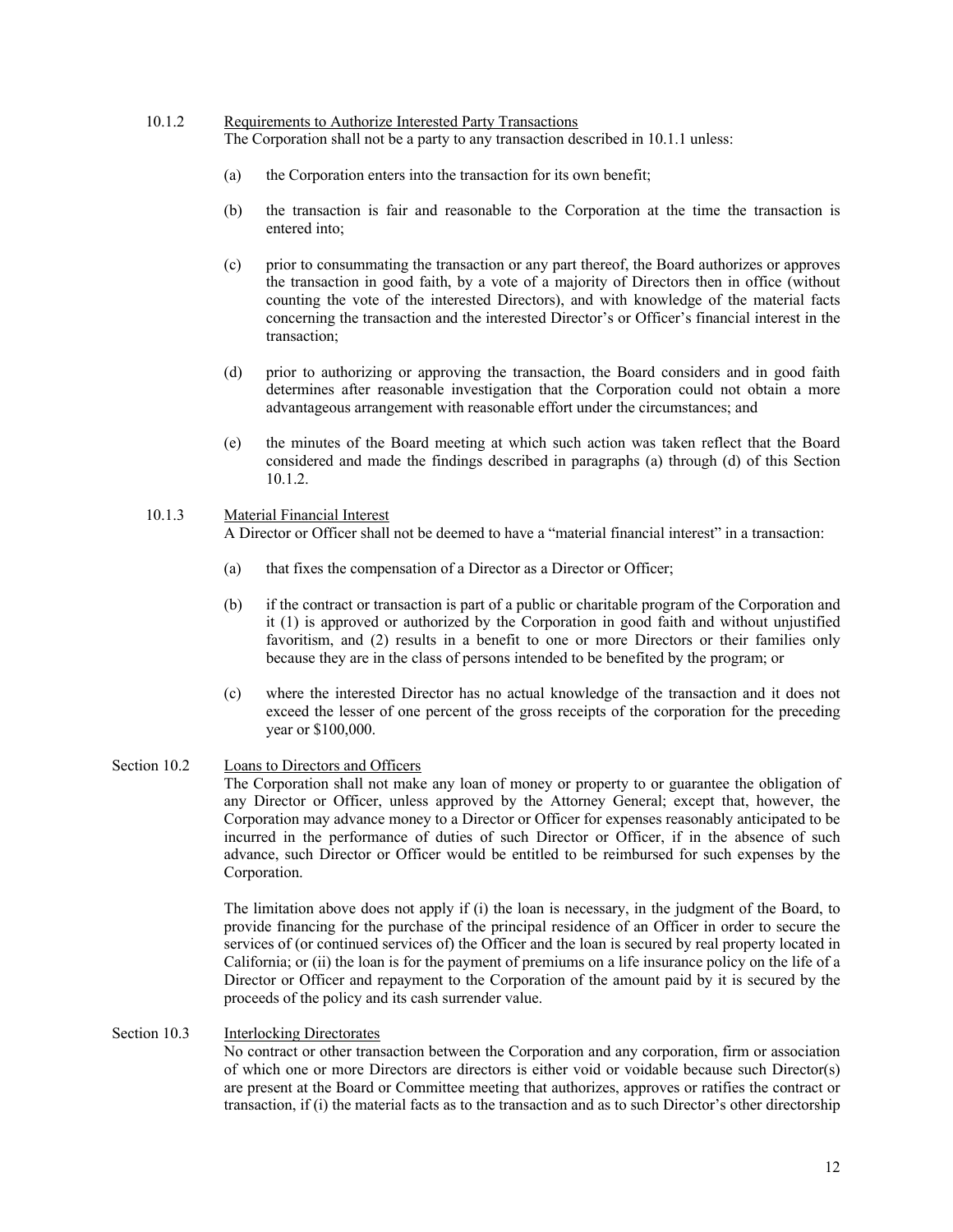are fully disclosed or known to the Board or Committee, and the Board or Committee authorizes, approves or ratifies the contract or transaction in good faith by a vote sufficient without counting the vote of the common Director(s) (subject to the quorum provisions of Article 7); or if (ii) the contract or transaction is just and reasonable as to the Corporation at the time it is authorized, approved or ratified.

Section 10.4 Duty of Loyalty; Construction with Article 11 Nothing in this ARTICLE 10 shall be construed to derogate in any way from the absolute duty of loyalty that every Director and Officer owes to the Corporation. Furthermore, nothing in this ARTICLE 10 shall be construed to override or amend the provisions of Article 11. All conflicts between the two articles shall be resolved in favor of Article 11.

### **ARTICLE 11 INDEMNIFICATION OF DIRECTORS, OFFICERS, EMPLOYEES AND AGENTS**

- Section 11.1 Definitions For purpose of this Article 11,
	- 11.1.1 "Agent"

means any person who is or was a Director, Officer, employee, or other agent of the Corporation, or is or was serving at the request of the Corporation as a Director, Officer, employee, or agent of another foreign or domestic corporation, partnership, joint venture, trust, or other enterprise, or was a Director, Officer, employee, or agent of a foreign or domestic corporation that was a predecessor corporation of the Corporation or of another enterprise at the request of the predecessor corporation;

11.1.2 "Proceeding"

means any threatened, pending, or completed action or proceeding, whether civil, criminal, administrative, or investigative; and

- 11.1.3 "Expenses" includes, without limitation, all attorneys' fees, costs, and any other expenses reasonably incurred in the defense of any claims or proceedings against an Agent by reason of his or her position or relationship as Agent and all attorneys' fees, costs, and other expenses reasonably incurred in establishing a right to indemnification under this Article 11.
- Section 11.2 Applicability of Indemnification Provisions
	- 11.2.1 Successful Defense by Agent

To the extent that an Agent has been successful on the merits in the defense of any proceeding referred to in this Article 11, or in the defense of any claim, issue, or matter therein, the Agent shall be indemnified against expenses actually and reasonably incurred by the Agent in connection with the claim.

- 11.2.2 Settlement or Unsuccessful Defense by Agent If an Agent either settles any proceeding referred to in this Article 11, or any claim, issue, or matter therein, or sustains a judgment rendered against him, then the provisions of Section 11.3 through Section 11.6 shall determine whether the Agent is entitled to indemnification.
- Section 11.3 Actions Brought by Persons Other than the Corporation This Section 11.3 applies to any proceeding other than an action "by or on behalf of the corporation" as defined in Section 11.4. Such proceedings that are not brought by or on behalf of the Corporation are referred to in this Section 11.3 as "Third Party proceedings."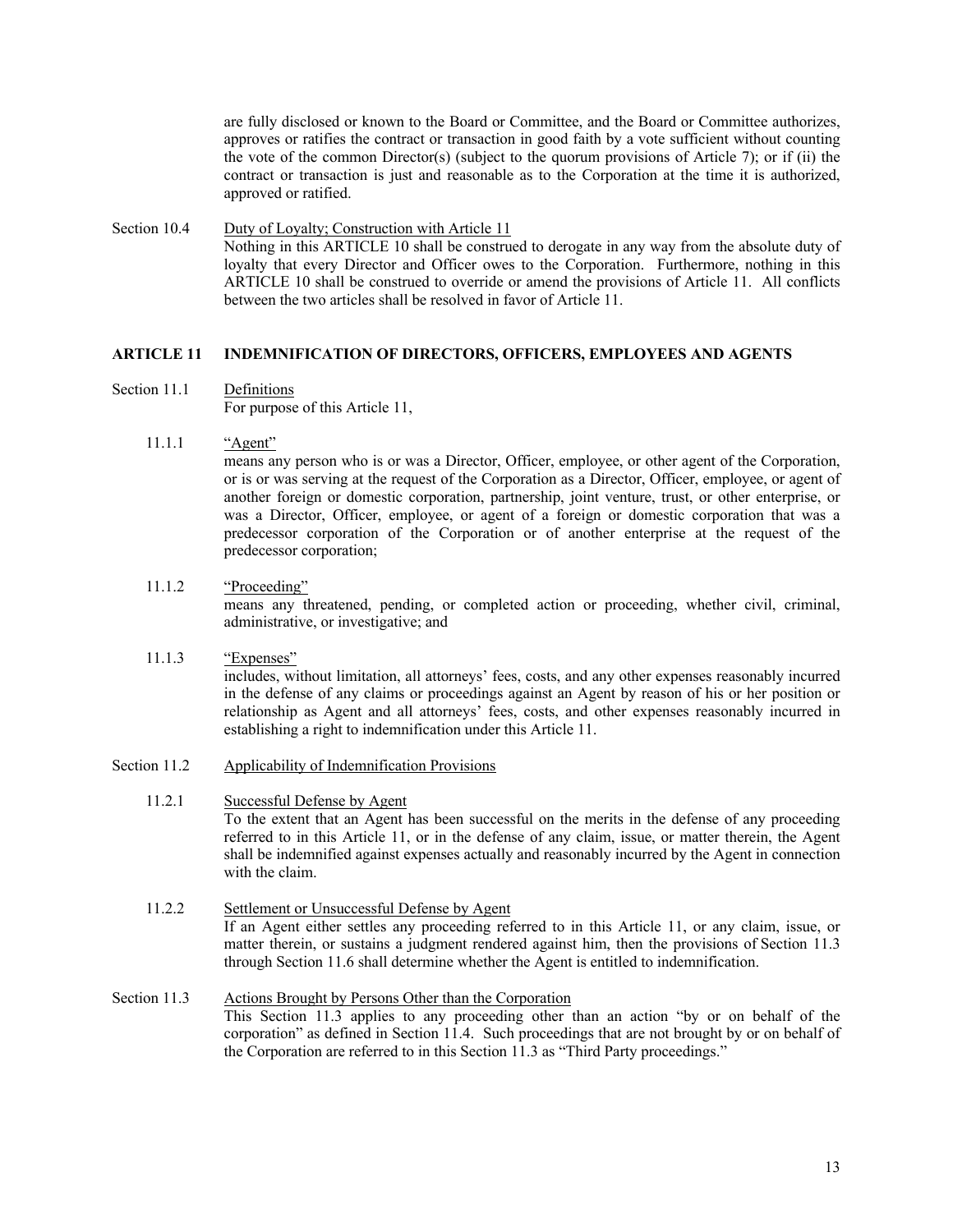### 11.3.1 Scope of Indemnification in Third Party Proceedings Subject to the required findings to be made pursuant to Section 11.3.2, the Corporation may indemnify any person who was or is a party, or is threatened to be made a party, to any Third Party proceeding, by reason of the fact that such person is or was an Agent, for all expenses, judgments, fines, settlements, and other amounts actually and reasonably incurred in connection with the proceeding**.**

#### 11.3.2 Required Standard of Conduct for Indemnification in Third Party Proceedings

Any indemnification granted to an Agent in Section 11.3.1 above is conditioned on the following. The Board must determine, in the manner provided in Section 11.5, that the Agent seeking reimbursement acted in good faith, in a manner he or she reasonably believed to be in the best interest of the Corporation, and, in the case of a criminal proceeding, he or she must have had no reasonable cause to believe that his or her conduct was unlawful. The termination of any proceeding by judgment, order, settlement, conviction, or on a plea of *nolo contendere* or its equivalent shall not, of itself, create a presumption that the person did not act in good faith or in a manner he or she reasonably believed to be in the best interest of the Corporation or that he or she had reasonable cause to believe that his or her conduct was unlawful.

# Section 11.4 Action Brought By or On Behalf Of the Corporation

This Section 11.4 applies to any proceeding brought (i) by or in the right of the Corporation, or (ii) by an Officer, Director or person granted relator status by the Attorney General, or by the Attorney General, on the ground that the defendant Director was or is engaging in self-dealing within the meaning of section 5233 of the California Nonprofit Corporation Law, or (iii) by the Attorney General or person granted relator status by the Attorney General for any breach of duty relating to assets held in charitable trust (any such proceeding is referred to in these Bylaws as a proceeding "by or on behalf of the Corporation").

### 11.4.1 Scope of Indemnification in Proceeding By or On Behalf Of the Corporation

Subject to the required findings to be made pursuant to Section 11.4.2, and except as provided in Sections 11.4.3 and 11.4.4, the Corporation may indemnify any person who was or is a party, or is threatened to be made a party, to any proceeding by or on behalf of the Corporation, by reason of the fact that such person is or was an Agent, for all expenses actually and reasonably incurred in connection with the defense or settlement of such action.

# 11.4.2 Required Standard of Conduct for Indemnification in Proceeding By or On Behalf Of the Corporation

Any indemnification granted to an Agent in Section 11.4.1 is conditioned on the following. The Board must determine, in the manner provided in Section 11.5, that the Agent seeking reimbursement acted in good faith, in a manner he or she believed to be in the best interest of the Corporation and with such care, including reasonable inquiry, as an ordinarily prudent person in a like position would use under similar circumstances.

### 11.4.3 Claims Settled Out of Court

If any Agent settles or otherwise disposes of a threatened or pending action brought by or on behalf of the Corporation, with or without court approval, the Agent shall receive no indemnification for amounts paid pursuant to the terms of the settlement or other disposition. Also, in cases settled or otherwise disposed of without court approval, the Agent shall receive no indemnification for expenses reasonably incurred in defending against the proceeding, unless the proceeding is settled with the approval of the Attorney General.

### 11.4.4 Claims and Suits Awarded Against Agent

If any Agent is adjudged to be liable to the Corporation in the performance of the Agent's duty to the Corporation, the Agent shall receive no indemnification for amounts paid pursuant to the judgment, and any indemnification of such Agent under Section 11.4.1. for expenses actually and reasonably incurred in connection with the defense of that action shall be made only if both of the following conditions are met: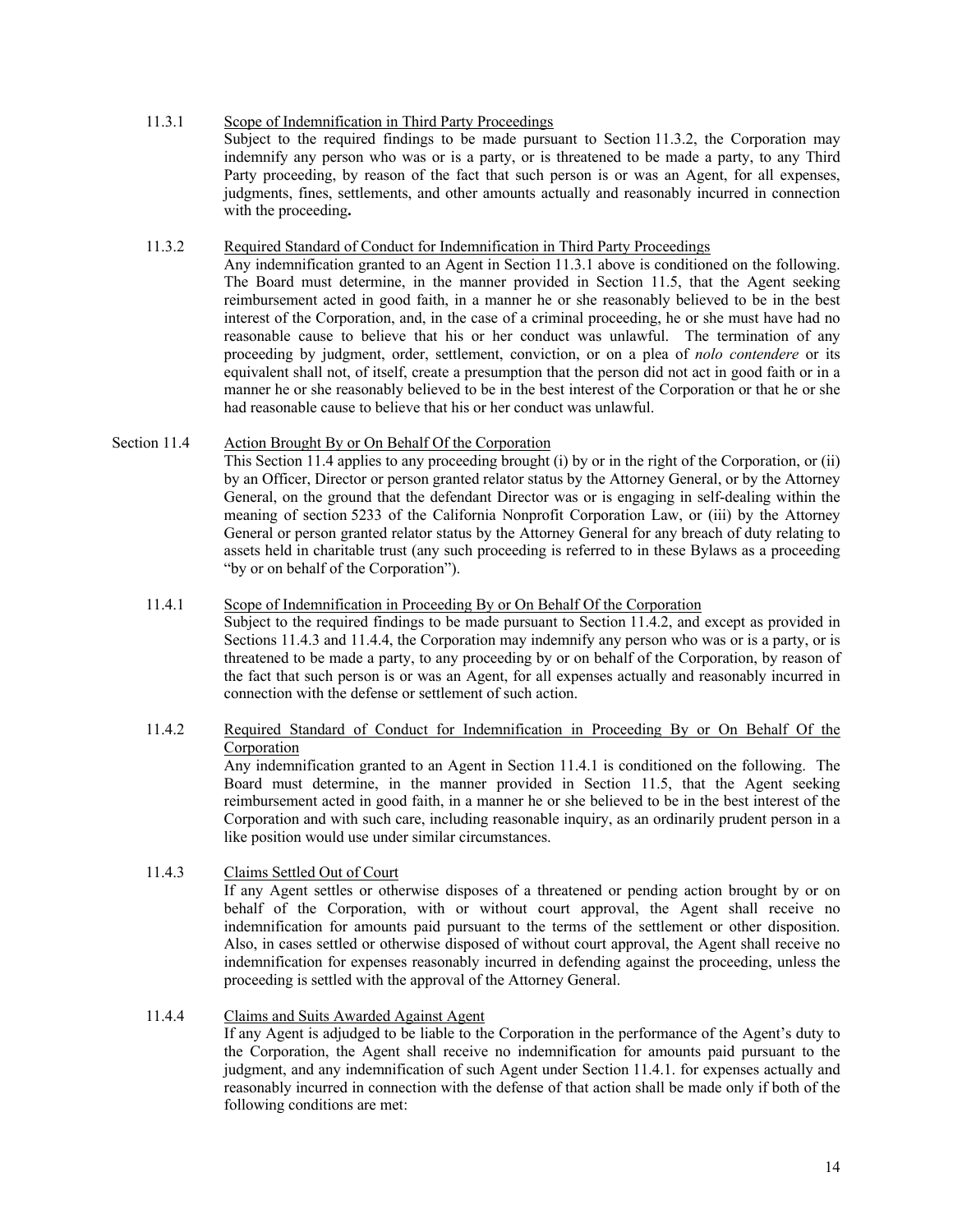- (a) The determination of good faith conduct required by Section 11.4.2 must be made in the manner provided for in Section 11.5; and
- (b) Upon application, the court in which the action was brought must determine that, in view of all of the circumstances of the case, the Agent is fairly and reasonably entitled to indemnity for the expenses incurred. If the Agent is found to be so entitled, the court shall determine the appropriate amount of expenses to be reimbursed.

# Section 11.5 Determination of Agent's Good Faith Conduct The indemnification granted to an Agent in Section 11.3 and Section 11.4 is conditioned on the findings required by those Sections being made by:

- (a) the Board by a majority vote of a quorum consisting of Directors who are not parties to the proceeding; or
- (b) the court in which the proceeding is or was pending. Such determination may be made on application brought by the Corporation or the Agent or the attorney or other person rendering a defense to the Agent, whether or not the application by the Agent, attorney, or other person is opposed by the Corporation.

### Section 11.6 Limitations

No indemnification or advance shall be made under this Article 11, except as provided in Section 11.2.1 or Section 11.5(b), in any circumstances when it appears:

- (a) that the indemnification or advance would be inconsistent with a provision of the Articles of Incorporation, as amended, or an agreement in effect at the time of the accrual of the alleged cause of action asserted in the proceeding in which the expenses were incurred or other amounts were paid, which prohibits or otherwise limits indemnification; or
- (b) that the indemnification would be inconsistent with any condition expressly imposed by a court in approving a settlement.

### Section 11.7 Advance of Expenses Expenses incurred in defending any proceeding may be advanced by the Corporation before the final disposition of the proceeding on receipt of an undertaking by or on behalf of the Agent to repay the amount of the advance unless it is determined ultimately that the Agent is entitled to be indemnified as authorized in this Article 11.

Section 11.8 Contractual Rights of Non-Directors and Non-Officers Nothing contained in this Article 11 shall affect any right to indemnification to which persons other than Directors and Officers of the Corporation, or any of its subsidiaries, may be entitled by contract or otherwise.

# Section 11.9 Insurance The Board may adopt a resolution authorizing the purchase and maintenance of insurance on behalf of any Agent, as defined in this Article 11, against any liability asserted against or incurred by any Agent in such capacity or arising out of the Agent's status as such, whether or not the Corporation would have the power to indemnify the Agent against the liability under the provisions of this Article 11.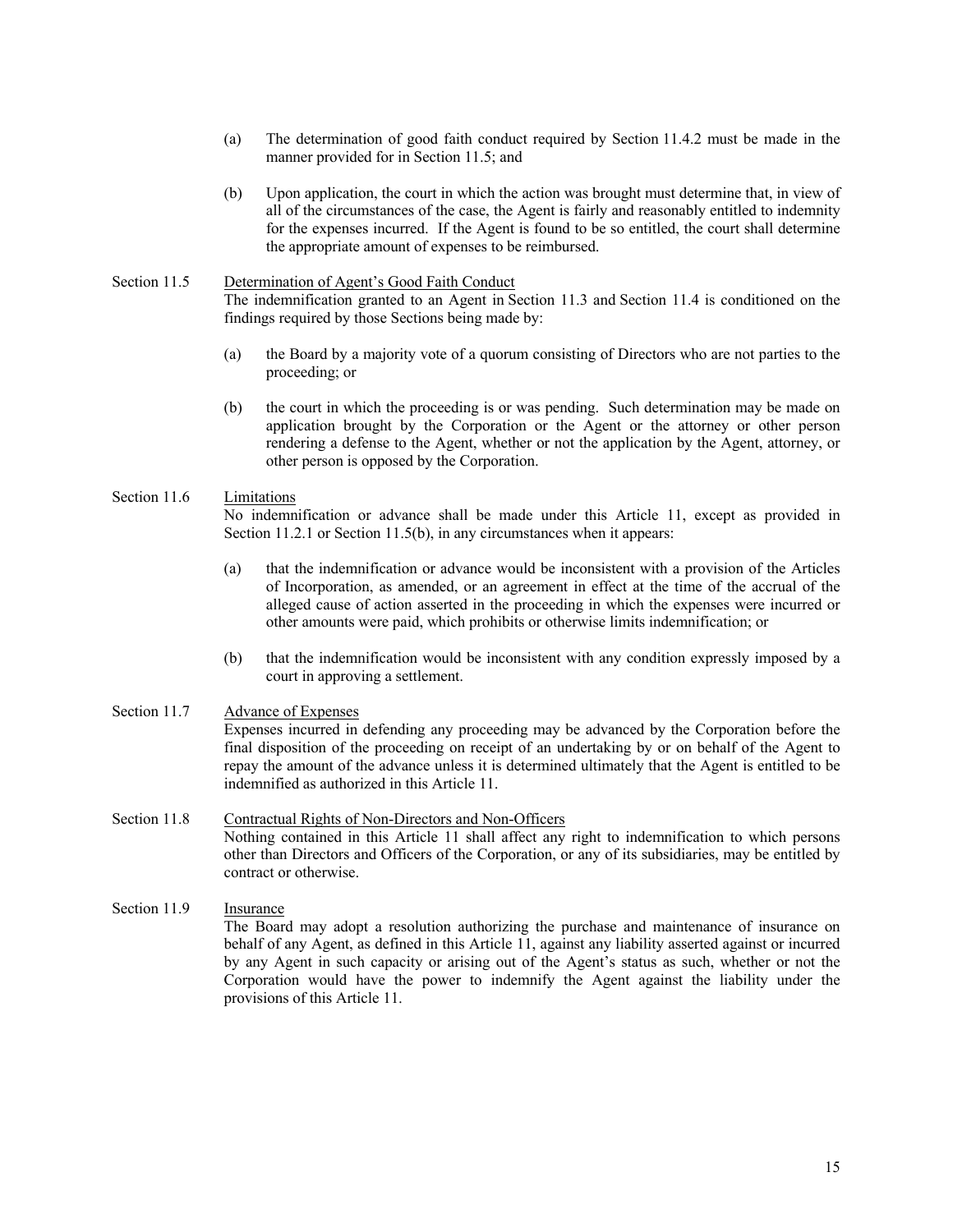### **ARTICLE 12 CORPORATE RECORDS, REPORTS AND SEAL**

#### Section 12.1 Minute Book

The Corporation shall keep a minute book in written form which shall contain a record of all actions by the Board or any committee including (i) the time, date and place of each meeting; (ii) whether a meeting is regular or special and, if special, how called; (iii) the manner of giving notice of each meeting and a copy thereof; (iv) the names of those present at each meeting of the Board or any Committee thereof; (v) the minutes of all meetings; (vi) any written waivers of notice, consents to the holding of a meeting or approvals of the minutes thereof; (vii) all written consents for action without a meeting; (viii) all protests concerning lack of notice; and (ix) formal dissents from Board actions.

#### Section 12.2 Books and Records of Account The Corporation shall keep adequate and correct books and records of account. "Correct books and records" include, but is not necessarily limited to: accounts of properties and transactions, its assets, liabilities, receipts, disbursements, gains, and losses.

### Section 12.3 Articles of Incorporation and Bylaws The Corporation shall keep at its principal office, the original or a copy of the Articles of Incorporation and Bylaws as amended to date.

Section 12.4 Maintenance and Inspection of Federal Tax Exemption Application and Annual Information Returns The Corporation shall at all times keep at its principal office a copy of its federal tax exemption

application and, for three years from their date of filing, its annual information returns. These documents shall be open to public inspection and copying to the extent required by the Code.

#### Section 12.5 Annual Report; Statement of Certain Transactions

The Board shall cause an annual report to be sent to each Director within 120 days after the close of the Corporation's fiscal year containing the following information:

- (a) The assets and liabilities of the Corporation as of the end of the fiscal year;
- (b) The principal changes in assets and liabilities, including trust funds, during the fiscal year;
- (c) The revenue or receipts of the Corporation, both unrestricted and restricted to particular purposes, for this fiscal year;
- (d) The expenses or disbursements of the Corporation for both general and restricted purposes during the fiscal year;
- (e) A statement of any transaction (i) to which the Corporation, its parent, or its subsidiary was a party, (ii) which involved more than \$50,000 or which was one of a number of such transactions with the same person involving, in the aggregate, more than \$50,000, and (iii) in which either of the following interested persons had a direct or indirect material financial interest (a mere common directorship is not a financial interest):
	- (1) Any Director or Officer of the Corporation, its parent, or its subsidiary;
	- (2) Any holder of more than 10% of the voting power of the Corporation, its parent, or its subsidiary.

The statement shall include: (i) a brief description of the transaction; (ii) the names of interested persons involved; (iii) their relationship to the Corporation; (iv) the nature of their interest in the transaction, and; (v) when practicable, the amount of that interest, provided that, in the case of a partnership in which such person is a partner, only the interest of the partnership need be stated.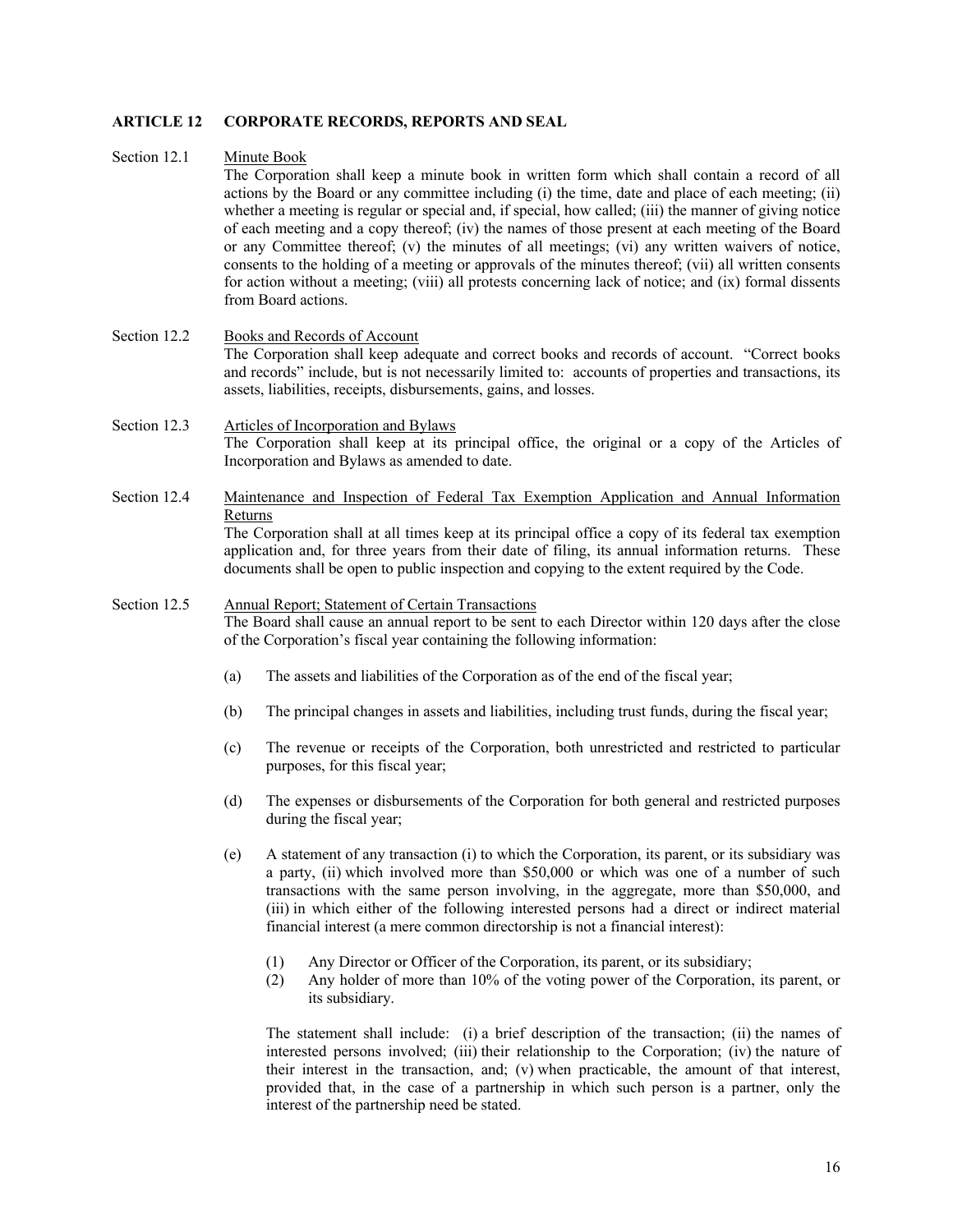- (f) A brief description of the amounts and circumstances of any loans, guaranties, indemnifications, or advances aggregating more than \$10,000 paid during the fiscal year to any Officer or Director under ARTICLE 10 or ARTICLE 11.
- Section 12.6 Directors' Rights of Inspection Every Director shall have the absolute right at any reasonable time to inspect the books, records, documents of every kind, and physical properties of the Corporation and each of its subsidiaries. The inspection may be made in person or by the Director's agent or attorney. The right of inspection includes the right to copy and make extracts of documents.
- Section 12.7 Corporate Seal The corporate seal, if any, shall be in such form as may be approved from time to time by the Board. Failure to affix the seal to corporate instruments, however, shall not affect the validity of any such instrument.

#### **ARTICLE 13 EXECUTION OF INSTRUMENTS, DEPOSITS AND FUNDS**

Section 13.1 Execution of Instruments

The Board, except as otherwise provided in these Bylaws, may by resolution authorize any Officer or agent of the Corporation to enter into any contract or execute and deliver any instrument in the name of and on behalf of the Corporation, and such authority may be general or confined to specific instances. Unless so authorized, no Officer, agent, or employee shall have any power or authority to bind the Corporation by any contract or engagement or to pledge its credit or to render it liable monetarily for any purpose or in any amount.

- Section 13.2 Checks and Notes Except as otherwise specifically determined by resolution of the Board, or as otherwise required by law, checks, drafts, promissory notes, orders for the payment of money, and other evidence of indebtedness of the Corporation shall be signed by the Treasurer and countersigned by the President.
- Section 13.3 Deposits All funds of the Corporation shall be deposited from time to time to the credit of the Corporation in such banks, trust companies, or other depositories as the Board may select.
- Section 13.4 Gifts The Board may accept on behalf of the Corporation any contribution, gift, bequest, or devise for the charitable or public purposes of the Corporation.

### **ARTICLE 14 CONSTRUCTION AND DEFINITIONS**

Unless the context requires otherwise, the general provisions, rules of construction, and definitions of California Nonprofit Corporation Law shall govern the construction of these Bylaws. Without limiting the generality of the above, the masculine gender includes the feminine and neuter, the singular number includes the plural, the plural number includes the singular, and the term "person" includes both the Corporation and a natural person. All references to statutes, regulations and laws shall include any future statutes, regulations and laws that replace those referenced.

#### **ARTICLE 15 AMENDMENTS**

Section 15.1 Amendment by Directors The Board may adopt, amend or repeal bylaws. Such power is subject to the following limitations: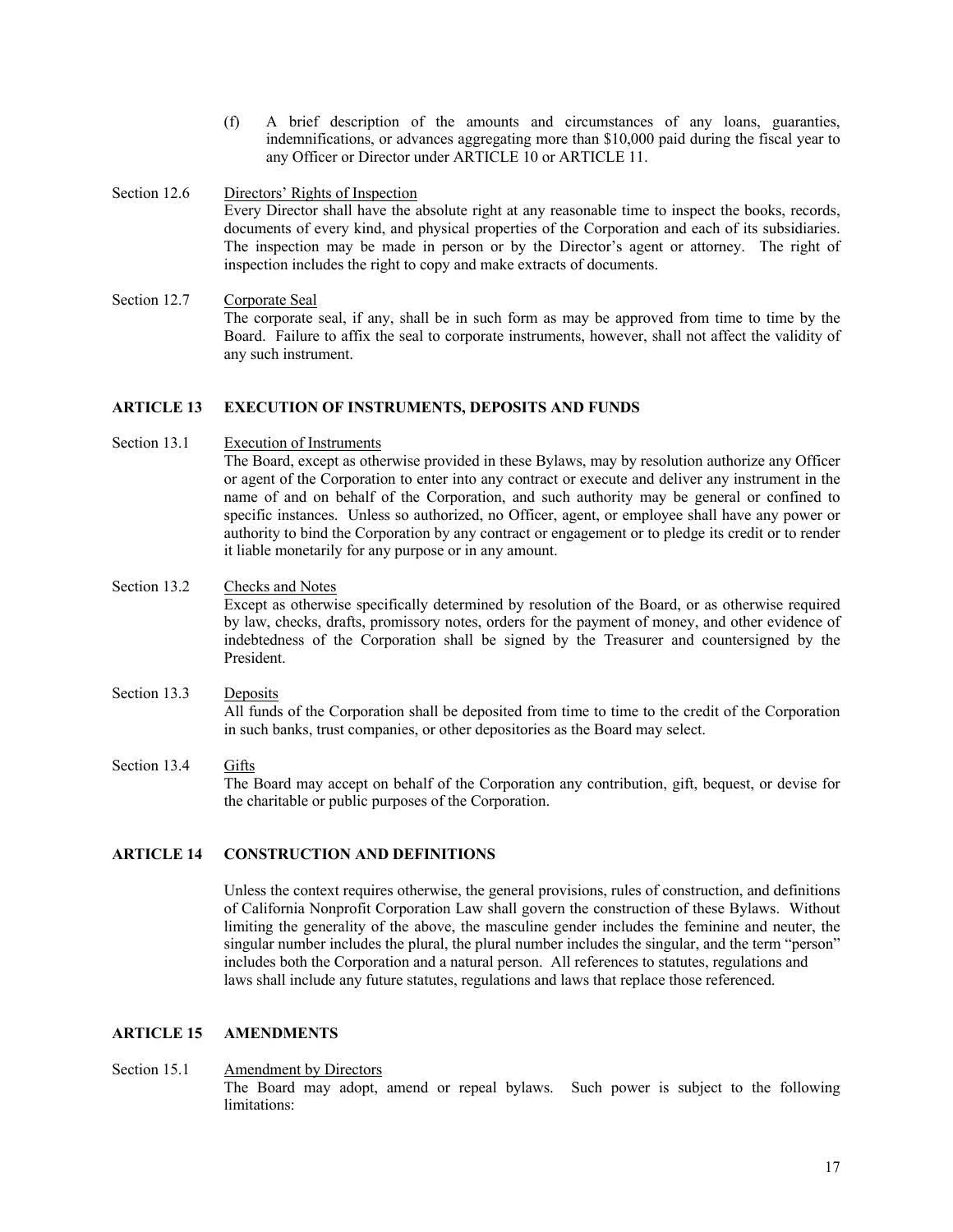- (a) Where any provision of these Bylaws requires the vote of a larger proportion of the Directors than otherwise is required by law, such provision may not be altered, amended or repealed except by the vote of such greater number.
- (b) No amendment may extend the term of a Director beyond that for which such Director was elected.
- (c) If bylaws are adopted, amended or repealed at a meeting of the Board, such action is authorized only at a duly called and held meeting for which written notice of such meeting, setting forth the proposed bylaw revisions with explanations therefor, is given in accordance with these Bylaws, unless such notice is waived in accordance with these Bylaws.